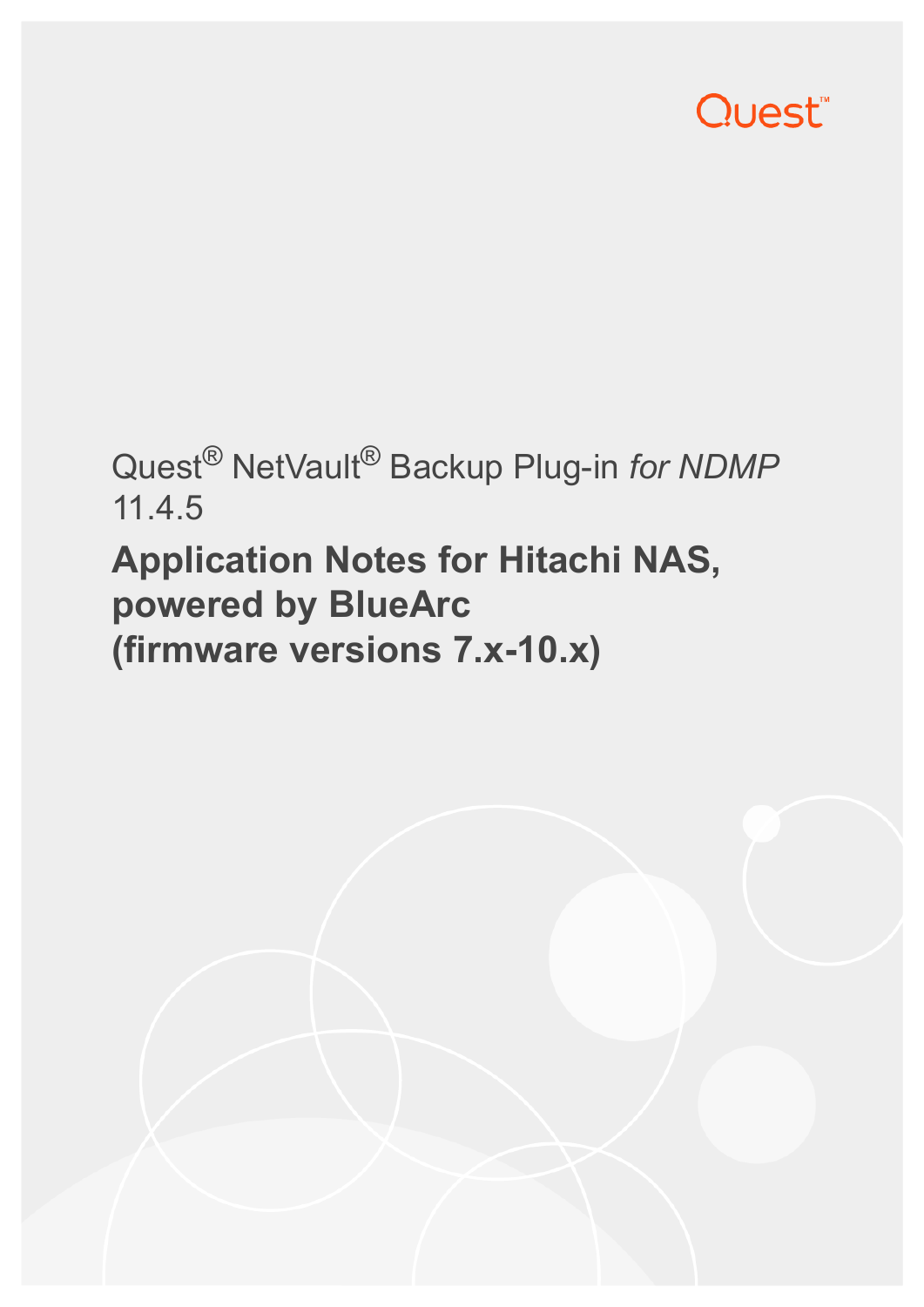#### **© 2018 Quest Software Inc.**

#### **ALL RIGHTS RESERVED.**

This guide contains proprietary information protected by copyright. The software described in this guide is furnished under a software license or nondisclosure agreement. This software may be used or copied only in accordance with the terms of the applicable agreement. No part of this guide may be reproduced or transmitted in any form or by any means, electronic or mechanical, including photocopying and recording for any purpose other than the purchaser's personal use without the written permission of Quest Software Inc.

The information in this document is provided in connection with Quest Software products. No license, express or implied, by estoppel or otherwise, to any intellectual property right is granted by this document or in connection with the sale of Quest<br>Software products. EXCEPT AS SET FORTH IN THE TERMS AND CONDITIONS AS SPECIFIED IN THE LICENSE<br>A EXPRESS, IMPLIED OR STATUTORY WARRANTY RELATING TO ITS PRODUCTS INCLUDING, BUT NOT LIMITED TO, THE IMPLIED WARRANTY OF MERCHANTABILITY, FITNESS FOR A PARTICULAR PURPOSE, OR NON-INFRINGEMENT. IN NO EVENT SHALL QUEST SOFTWARE BE LIABLE FOR ANY DIRECT, INDIRECT, CONSEQUENTIAL, PUNITIVE, SPECIAL OR INCIDENTAL DAMAGES (INCLUDING, WITHOUT LIMITATION, DAMAGES FOR LOSS OF PROFITS, BUSINESS<br>INTERRUPTION OR LOSS OF INFORMATION) ARISING OUT OF THE USE OR INABILITY TO USE THIS DOCUMENT, EVEN IF QUEST SOFTWARE HAS BEEN ADVISED OF THE POSSIBILITY OF SUCH DAMAGES. Quest Software makes no representations or warranties with respect to the accuracy or completeness of the contents of this document and reserves the right to make changes to specifications and product descriptions at any time without notice. Quest Software does not make any commitment to update the information contained in this document.

If you have any questions regarding your potential use of this material, contact:

Quest Software Inc. Attn: LEGAL Dept. 4 Polaris Way Aliso Viejo, CA 92656

Refer to our website [\(https://www.quest.com](https://www.quest.com)) for regional and international office information.

#### **Patents**

Quest Software is proud of our advanced technology. Patents and pending patents may apply to this product. For the most current information about applicable patents for this product, please visit our website at [https://www.quest.com/legal.](https://www.quest.com/legal)

#### **Trademarks**

Quest, the Quest logo, Join the Innovation, and NetVault are trademarks and registered trademarks of Quest Software Inc. For a complete list of Quest marks, visit [https://www.quest.com/legal/trademark-information.aspx.](https://www.quest.com/legal/trademark-information.aspx) All other trademarks and registered trademarks are property of their respective owners.

#### **Legend**

- **WARNING: A WARNING icon indicates a potential for property damage, personal injury, or death.**
- **CAUTION: A CAUTION icon indicates potential damage to hardware or loss of data if instructions are not followed.** Ţ
- **IMPORTANT NOTE**, **NOTE**, **TIP**, **MOBILE**, or **VIDEO:** An information icon indicates supporting information.f.

NetVault Backup Plug-in *for NDMP* Application Notes for Hitachi NAS, powered by BlueArc (firmware versions 7.x-10.x) Updated - February 2018 Software Version - 11.4.5 NCG-105-11.4.5-EN-01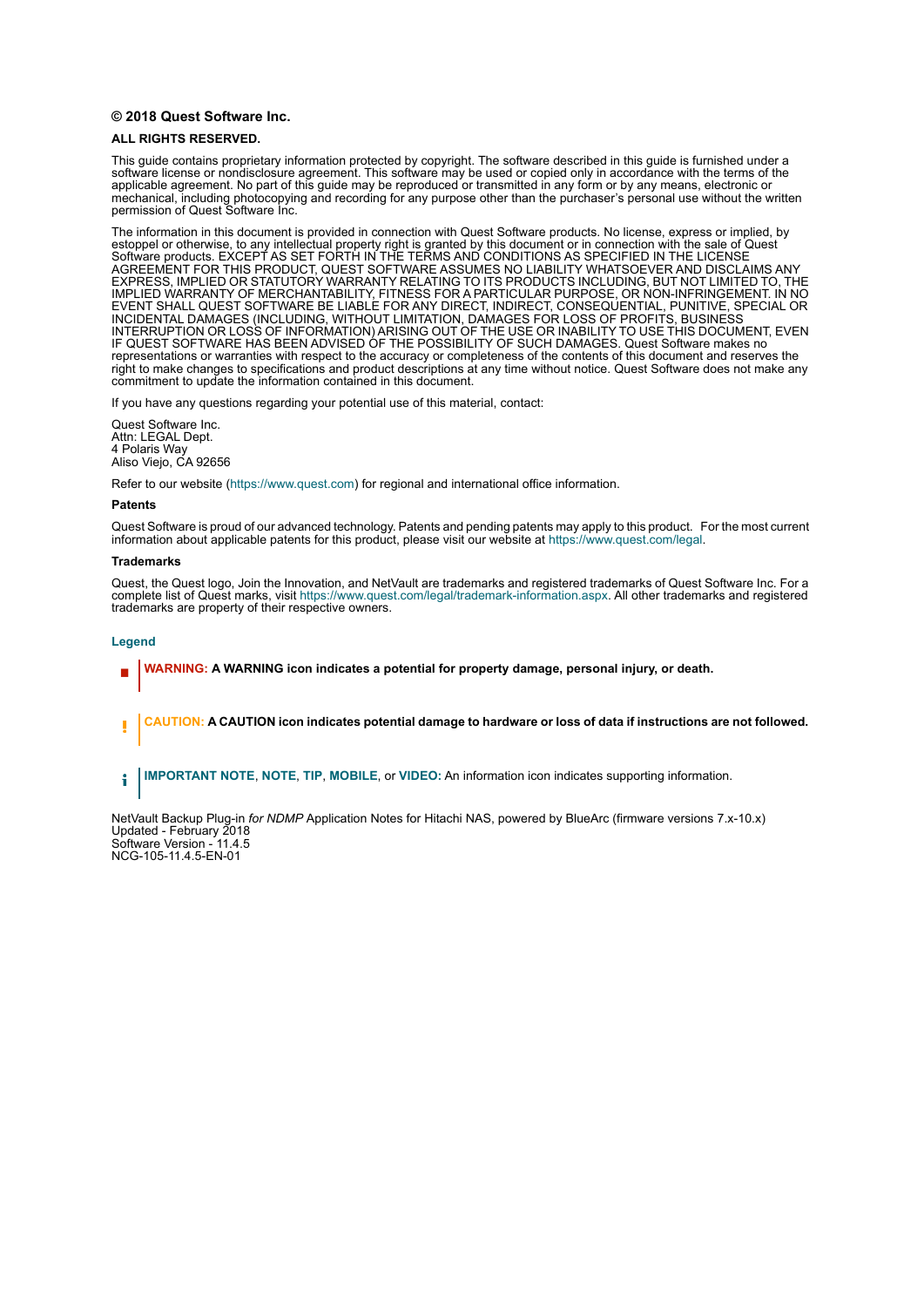### **Contents**

| Backing up individual data paths using the Dump Backup method 12                                                |
|-----------------------------------------------------------------------------------------------------------------|
| Backing up individual data paths using the Image Backup method  12                                              |
|                                                                                                                 |
|                                                                                                                 |
|                                                                                                                 |
|                                                                                                                 |
|                                                                                                                 |
|                                                                                                                 |
| Restore procedure in material contact the contract of the contract of the contract of the contract of the contr |
|                                                                                                                 |
|                                                                                                                 |
|                                                                                                                 |
|                                                                                                                 |
|                                                                                                                 |
|                                                                                                                 |
|                                                                                                                 |
|                                                                                                                 |
|                                                                                                                 |
|                                                                                                                 |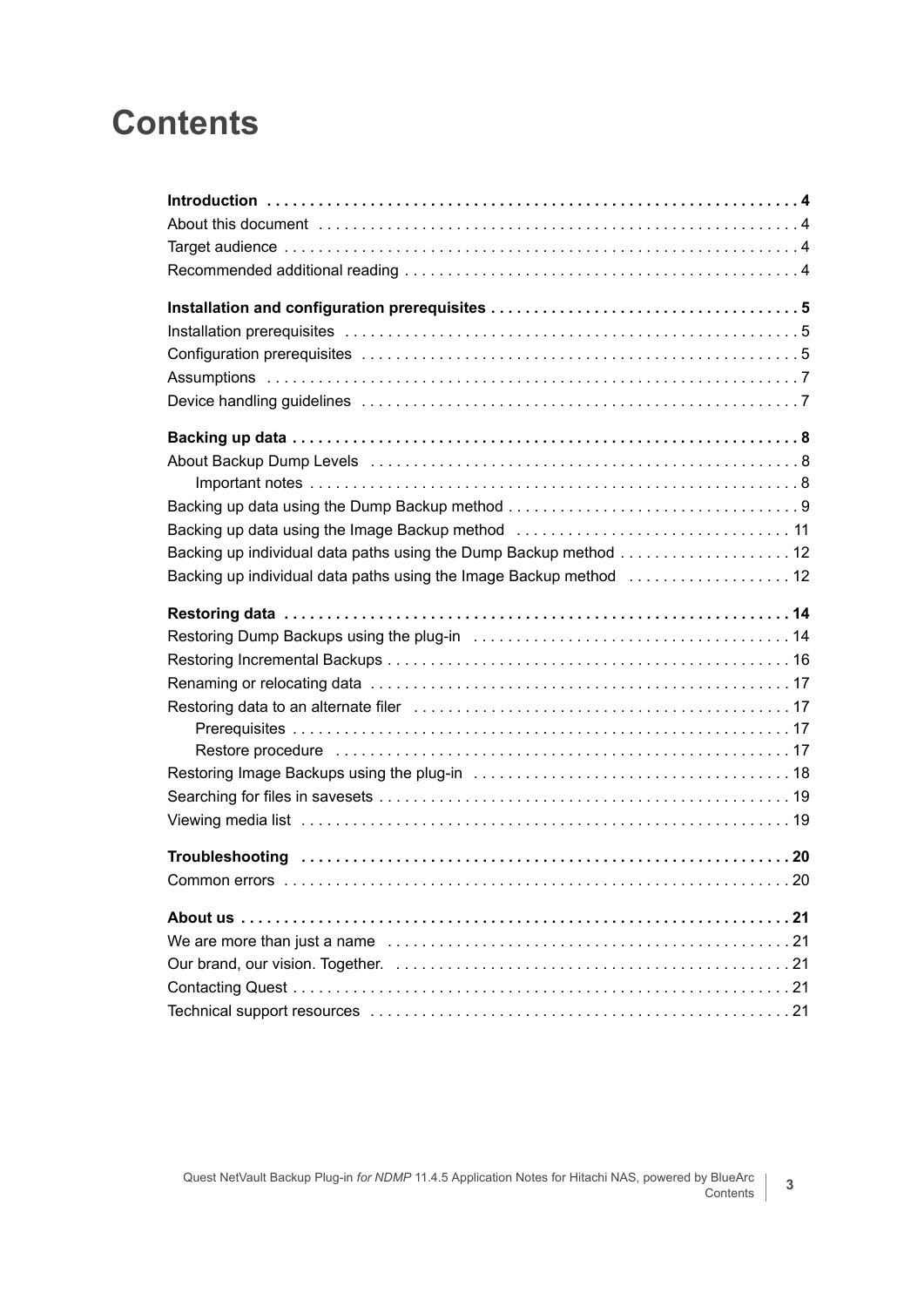# **Introduction**

**1**

- <span id="page-3-0"></span>**•** [About this document](#page-3-1)
- **•** [Target audience](#page-3-2)
- **•** [Recommended additional reading](#page-3-3)

# <span id="page-3-1"></span>**About this document**

This document provides information about using the Quest® NetVault® Backup Plug-in *for NDMP* (Plug-in *for NDMP*) with a Hitachi NAS Server. It is intended as a supplement to the *Quest NetVault Backup Plug-in for NDMP User's Guide* that describes the common procedures for installing and configuring the plug-in.

# <span id="page-3-2"></span>**Target audience**

This document is intended for system administrators and others responsible for installing, configuring, and using the Plug-in *for NDMP*. An understanding of filer administration and the host platform is assumed.

### <span id="page-3-3"></span>**Recommended additional reading**

- **•** NetVault Backup documentation
	- **▪** *Quest NetVault Backup Installation Guide*: This guide provides details on installing the NetVault Backup Server and Client software.
	- **▪** *Quest NetVault Backup Administrator's Guide*: This guide explains how to use NetVault Backup and describes the functionality common to all plug-ins.
	- **▪** *Quest NetVault Backup CLI Reference Guide*: This guide provides a description of the commandline utilities.
	- **▪** *Quest NetVault Backup Plug-in for NDMP Application Notes:* These notes provide filer-specific information.

You can download these guides from<https://support.quest.com/technical-documents>.

**•** Administrator's guide for your Network Data Management Protocol (NDMP)-based network-attached storage (NAS) appliance

**4**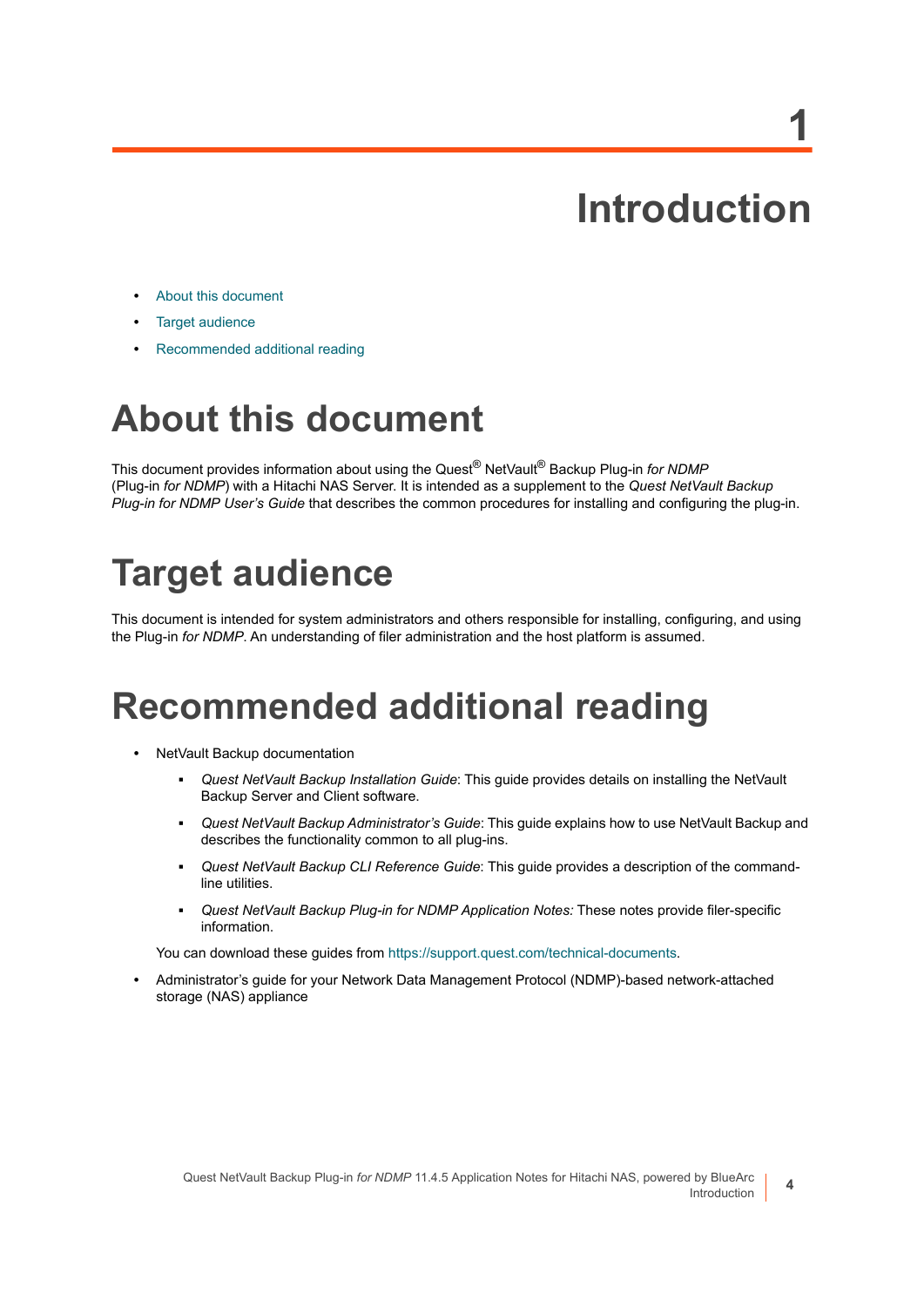# <span id="page-4-0"></span>**Installation and configuration prerequisites**

- **•** [Installation prerequisites](#page-4-1)
- **•** [Configuration prerequisites](#page-4-2)
- **•** [Assumptions](#page-6-0)
- **•** [Device handling guidelines](#page-6-1)

### <span id="page-4-1"></span>**Installation prerequisites**

In addition to the installation prerequisites covered in the *Quest NetVault Backup Plug-in for NDMP User's Guide*, verify that the following requirements are met:

- **Hardware requirements**: For information about Hitachi NAS (HNAS) Servers, see the Hitachi Data Systems website at:<http://www.hds.com>
- **Software requirements:** For information about software requirements and supported filer operating systems, see the *Quest NetVault Backup Compatibility Guide* available at: <https://support.quest.com/technical-documents>
- **NOTE:** The installation and configuration procedures are described in the *Quest NetVault Backup*  i. *Plug-in for NDMP User's Guide.*

# <span id="page-4-2"></span>**Configuration prerequisites**

In addition to the configuration prerequisites covered in the *Quest NetVault Backup Plug-in for NDMP User's Guide*, verify that the following requirements are met:

- **Start the NDMP Service:** On the Hitachi NAS Server, configure the NDMP services to start at boot time.
- **Create a user account for NDMP backups and restores:** Create a user named **ndmp** on the filer using either the HNAS command line interface or web interface. Consult the relevant filer documentation for instructions on creating a user account. Log in with this user account when adding the NDMP Server or reconfiguring the plug-in authentication details.
- **Configure NDMP options on the Hitachi NAS filer:** Before adding the Hitachi NAS filer to the NetVault Backup Server, configure the following NDMP options on the filer.
	- **Enable Reporting all Objects in the filesystem:** ndmp-option report as fs all
	- Set SCSI Reserve/Release to "None": ndmp-option reserve devices none
	- Set Mover Window Adjust to "None": ndmp-option mover window adjust none
- **Assign aliases to devices:** Before adding the Hitachi NAS filer to the NetVault Backup Server, assign aliases to devices.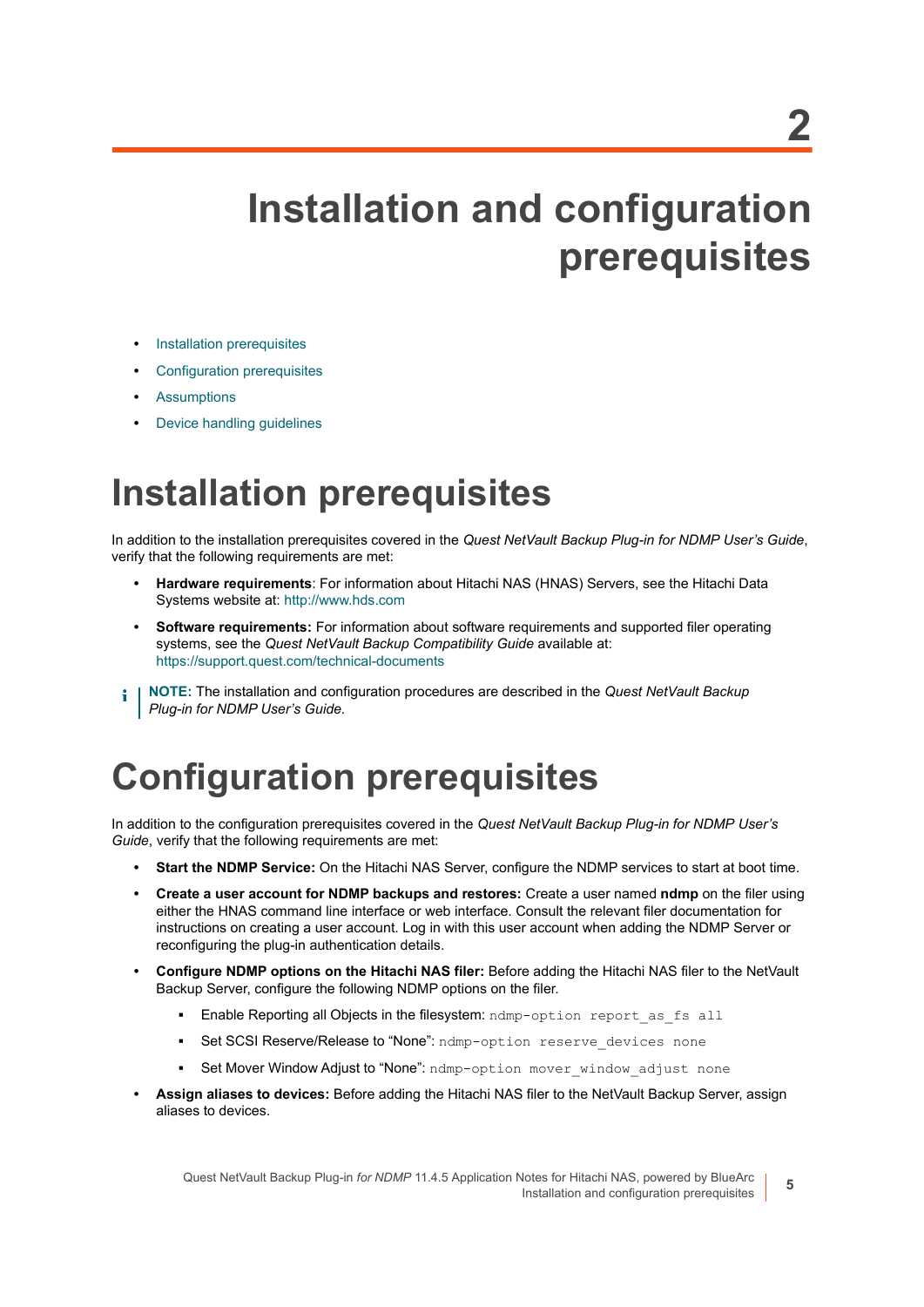#### *To assign aliases to the devices:*

- 1 Log in to the filer.
- 2 For each device, assign an alias for NetVault Backup access.

You can use the CLI command **ndmp-device-assigned-name-set** to assign aliases. Use the device node name, such as **mt\_d0l1**. Do not use the subsystem or absolute path, such as **/dev/mt\_d0l1**.

#### **Example:**

```
ndmp-device-assigned-name-set -s 1387409413 --override mt_d0l2
ndmp-device-assigned-list
Output:
There are 6 names assigned to NDMP devices:
mc_d010 FC_Node WWN (hexadecimal):
```

```
0x2000000d7709a3dc Logical Unit Number: 0
ndmp-device-assigned-name-list Serial number: test1:$
mt_d0l1 Serial number: 1387409412
mt_d0l2 Serial number: 1387409413
mt_d0l3 Serial number: 1387409414
                        Serial number: 1387409415
```
- **Configure the "NDMP Server Type" setting:** This setting is only applicable to filers running BlueArc OS or HNAS firmware 8.x and later. It is configured while adding the NDMP Server to specify the backup mode for the filer. The plug-in client offers the following selections in the NDMP Server Type list:
	- **BlueArc BOS 8.x NDMP Server using dump**
	- **▪** BlueArc BOS 8.x NDMP Server using image
	- Hitachi HNAS 10.x NDMP Server using dump
	- **▪** Hitachi HNAS 10.x NDMP Server using image
	- Hitachi HNAS 11.x NDMP Server using dump
	- **▪** Hitachi HNAS 11.x NDMP Server using image
	- **▪** Hitachi HNAS 12.x NDMP Server using dump
	- **▪** Hitachi HNAS 12.x NDMP Server using image

Verify that you select the correct backup mode for the filer. A server added in Dump Mode can only be selected for Dump Backups. Similarly, a server added in Image Mode can only be selected for Image Backups.

**i** | NOTE: The Image Backups are also known as HNAS JetImage Backups.

**• Allocate the backup device to the Hitachi NAS Server:** After adding a device to the NetVault Backup Server, allocate this device to the Hitachi NAS Server. To complete this step, see the relevant filer documentation.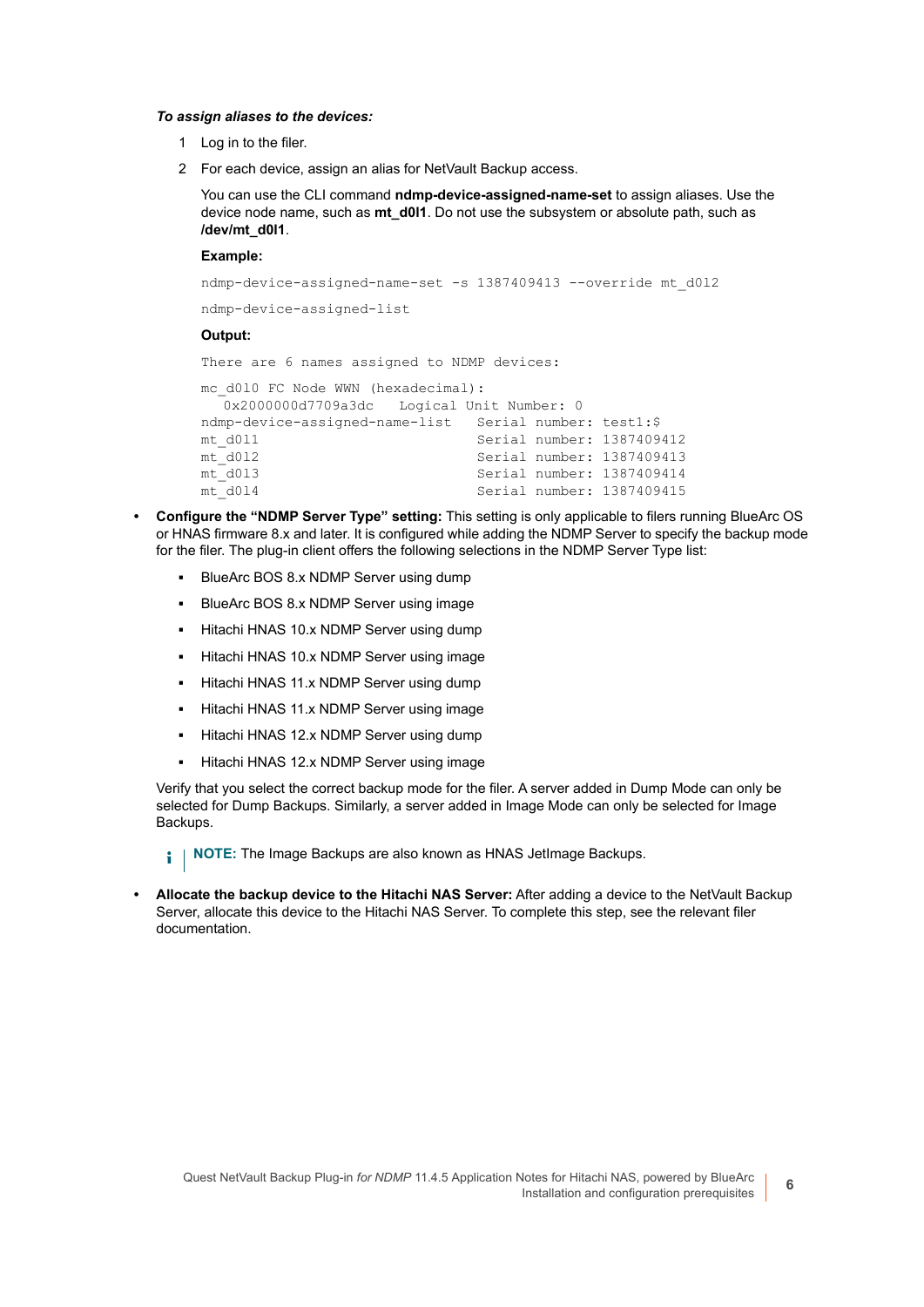# <span id="page-6-0"></span>**Assumptions**

It is assumed that the users implementing the procedures described in this document have expertise in the following areas:

- **•** NetVault Backup installation, configuration, and administration.
- **•** Hitachi NAS Server configuration and administration.
- **•** Intermediate networking expertise, including routing, name resolution, and TCP/IP.
- **•** Intermediate NFS and CIFS Protocol setup and administration expertise.
- **•** Intermediate Windows Authentication and Active Directory administration expertise.

# <span id="page-6-1"></span>**Device handling guidelines**

To use both Dump and Image Backup methods, you must add the server in the Dump Mode and the Image Mode. This configuration poses a challenge since each server displays a separate and distinct iteration of any given devices attached to the environment. The general guidelines are to use the device path that is either used most frequently based on the backup type or the device path that best serves the data set size and infrastructure performance capacity.

Alternatively, you can use the D2D licensing to dynamically switch between the server and the backup methods.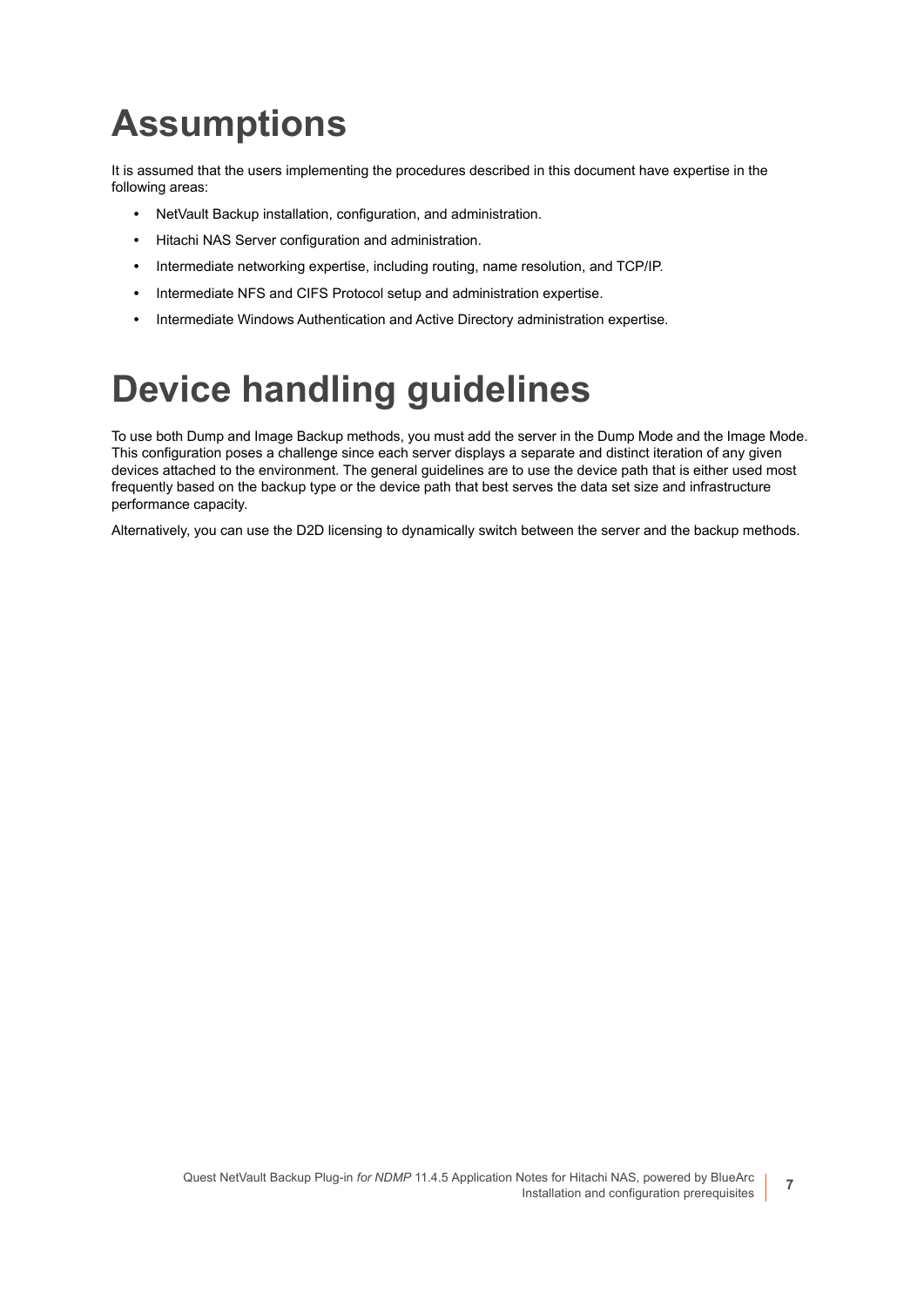**8**

# **Backing up data**

- <span id="page-7-0"></span>**•** [About Backup Dump Levels](#page-7-1)
- **•** [Backing up data using the Dump Backup method](#page-8-0)
- **•** [Backing up data using the Image Backup method](#page-10-0)
- **•** [Backing up individual data paths using the Dump Backup method](#page-11-0)
- **•** [Backing up individual data paths using the Image Backup method](#page-11-1)

### <span id="page-7-1"></span>**About Backup Dump Levels**

The Plug-in *for NDMP* supports both Full and Incremental Backups. The backup type is determined by the Dump Level that can be set to Level 0 for a Full Backup or Levels 1 through 9 for Incremental Backups:

- **Level 0 or Full Backup:** A Full Backup provides a backup of all the data in the selected path.
- **Level 1 through 9 or Incremental Backup:** The Incremental Backups base themselves on the most recent lower-level Incremental Backup, and include any data that has changed or is new since the last Full or Incremental Backup.

#### **Examples:**

- **▪** Level 1 Incremental Backup includes any data that has changed or is new since the last Level 0 or Full Backup.
- **▪** Level 2 Incremental Backup includes any data that has changed or is new since the last Level 1 Incremental Backup, and so on, up to dump level 9.

### <span id="page-7-2"></span>**Important notes**

- **•** If a directory is included in a dump level 0 backup, it is included in all future dumps even if no changes have occurred. In this instance, the directory is empty and does not contain content. However, it does not negatively affect the recovery of data.
- **•** Only one dump level is maintained for each selected set of data. For example, after performing Level 1, Level 2, and Level 3 Incremental Backups, if you perform a Full Backup, the dump level is reset to 0. The next instance of the Incremental Backup is based on the Full Backup.
- **•** If an Incremental Backup fails, the subsequent backup is based on the most recent backup of a lower level. For example, if dump level 1 is completed successfully, but dump level 2 fails, dump level 3 is based on dump level 1. The failure of an Incremental Backup is noted in the NetVault Backup logs.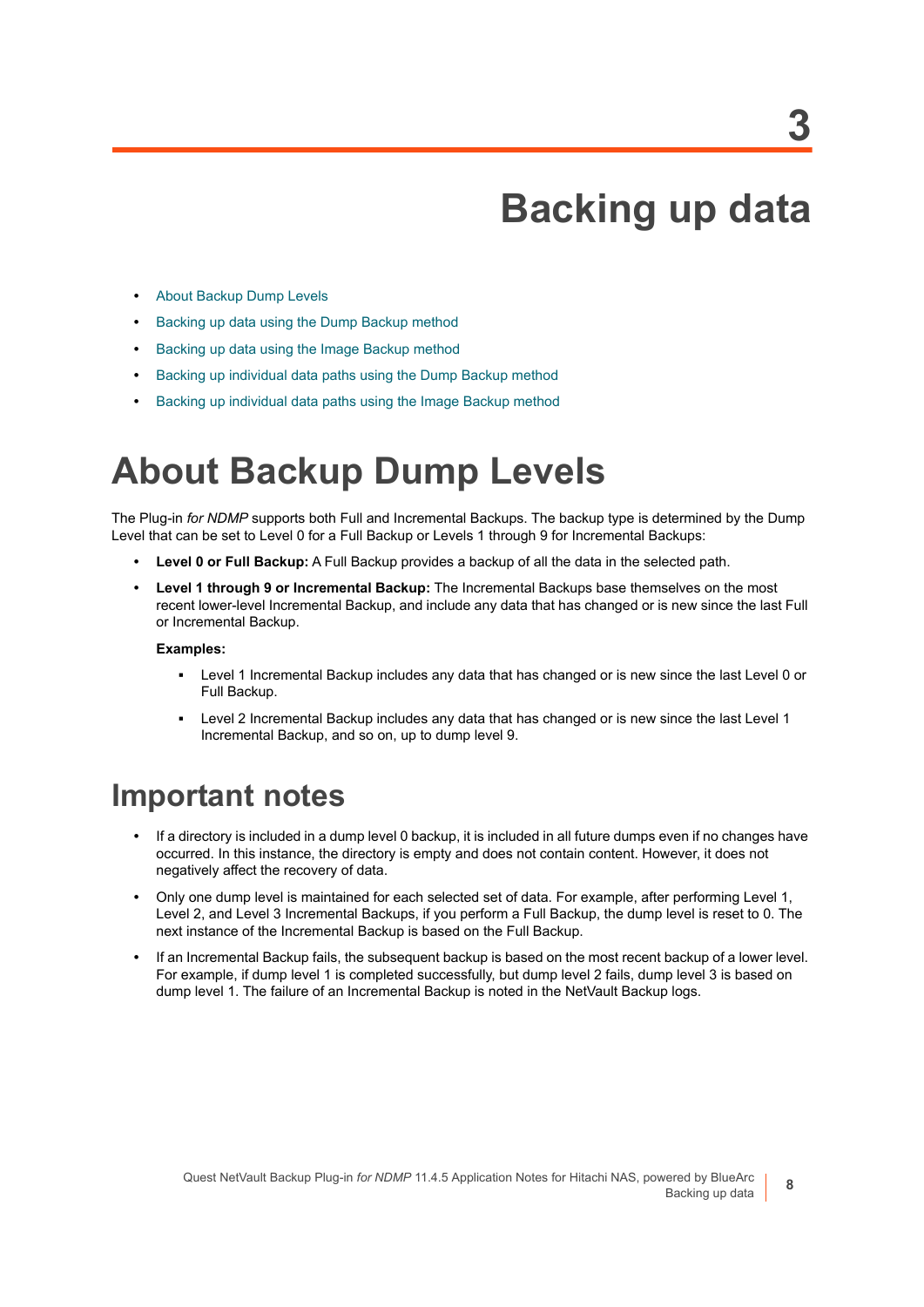# <span id="page-8-0"></span>**Backing up data using the Dump Backup method**

1 In the Navigation pane, click **Create Backup Job**.

 $-$  or  $-$ 

In the Navigation pane, click **Guided Configuration**, and then on the **NetVault Configuration Wizard** page, click **Create Backup Jobs**.

2 In **Job Name**, specify a name for the job.

Assign a descriptive name that lets you easily identify the job for monitoring its progress or restoring data. The job name can contain alphanumeric and nonalphanumeric characters, but it cannot contain non-Latin characters. There is no length restriction. However, a maximum of 40 characters is recommended on all platforms.

- 3 In the **Selections** list, select an existing Backup Selection Set, or complete the following steps to create a set.
	- a Next to the **Selections** list, click **Create New**.
	- b On the **NetVault Backup Selections** page, open the NetVault Backup Server, and then open **NDMP Client**.
	- c To display the **Volumes** node, open the applicable filer in the list of added servers.
	- d Select the data that you want to back up:
		- **▫ Back up all volumes:** Select the **Volumes** node.
		- **▫ Back up individual volumes:** Open the **Volumes** node, and select the volumes that you want to back up.
	- e Click **Save**, and in the **Create New Set** dialog box, type a name for the set.
		- **i** | NOTE: A set name can contain alphanumeric and nonalphanumeric characters, but it cannot contain non-Latin characters. On Linux OS, the names can have a maximum of 200 characters. On Windows OS, there is no length restriction. However, a maximum of 40 characters is recommended on all platforms.
	- f To close the dialog box, click **Save**.
- 4 In the **Plugin Options** list, select an existing Backup Options Set, or complete the following steps to create a set.
	- a Next to the **Plugin Options** list, click **Create New**.
	- b Under **NDMP Backup Options**, configure the following settings.

<span id="page-8-1"></span>**Table 1. NDMP Backup Options**

| <b>Option</b>         | <b>Description</b>                                                                                                                                                                                |  |  |
|-----------------------|---------------------------------------------------------------------------------------------------------------------------------------------------------------------------------------------------|--|--|
| <b>Dump Level</b>     | Select the type of backup that you want to perform. For a Full Backup, type<br>or select 0. For an Incremental Backup, type or select any level from 1 to 9,<br>based on the previous dump level. |  |  |
| Update /etc/dumpdates | The file "/etc/dumpdates" keeps a record of the backup, including the<br>backup name, backup level, and snapshot time.                                                                            |  |  |
|                       | Leave this check box selected if your backup strategy includes Incremental<br>Backups. The information in this file is used to determine what data must be<br>included in an Incremental Backup.  |  |  |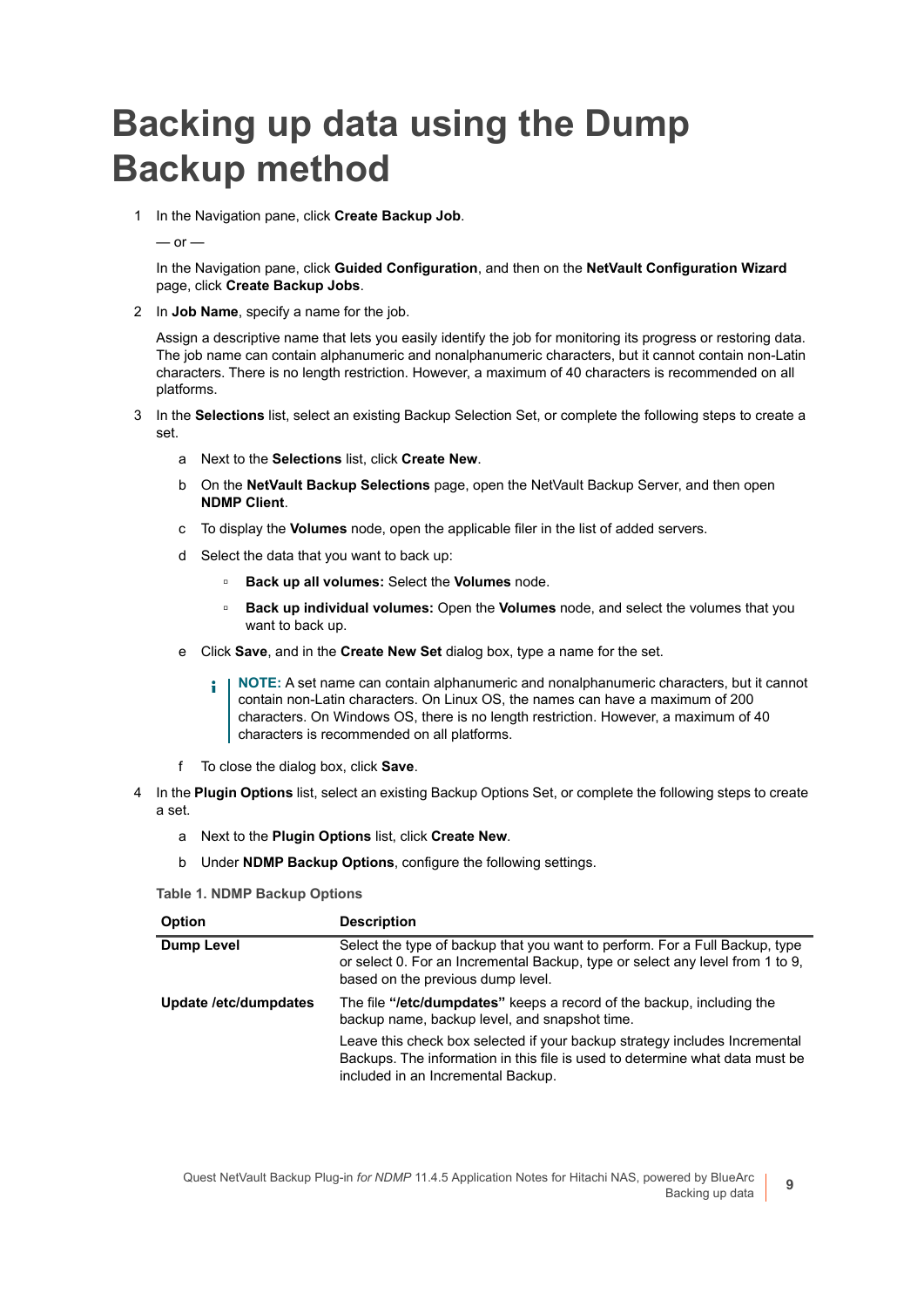**Table 1. NDMP Backup Options**

| <b>Option</b>                | <b>Description</b>                                                                                                                                                                                                                                                                                     |  |  |
|------------------------------|--------------------------------------------------------------------------------------------------------------------------------------------------------------------------------------------------------------------------------------------------------------------------------------------------------|--|--|
| <b>Save File Information</b> | This option allows you to browse individual files and directories while<br>selecting data during restore. You cannot restore individual files and<br>directories if you clear this check box.                                                                                                          |  |  |
|                              | Quest recommends that you leave this check box selected.                                                                                                                                                                                                                                               |  |  |
|                              | <b>File History Character Set</b> If the names of files or directories contain non-ASCII characters, specify the<br>character set encoding to allow correct display of the names on the NetVault<br>Backup WebUI. The plug-in supports UTF-8 and ISO8859 character sets.                               |  |  |
| <b>Exclude</b>               | Use this option to specify files and directories that you want to exclude from<br>the backup. Type the complete file path, starting with a forward slash ("/"). If<br>the full path is not provided, the plug-in excludes any item that matches the<br>entry. To separate multiple items, use a comma. |  |  |
|                              | You can use up to two wildcard characters per file. Wildcard characters can<br>only be used at the first or the last place in the filename. For example, if you<br>enter "/dir1/tmp*, *.o" in Exclude, the plug-in excludes the following items:                                                       |  |  |
|                              | Files and directories starting with the letters "tmp" in the directory<br>٠<br>/dir1.                                                                                                                                                                                                                  |  |  |
|                              | All files and directories with the extension ".o".<br>٠                                                                                                                                                                                                                                                |  |  |
|                              | Filenames are case-sensitive for NFS shares and case-insensitive for CIFS<br>shares.                                                                                                                                                                                                                   |  |  |

c Under **Sub Jobs**, configure the following settings.

<span id="page-9-0"></span>**Table 2. Sub Jobs**

| <b>Option</b>                                                       | <b>Description</b>                                                                                                                                                                                                                                                                                                                                        |
|---------------------------------------------------------------------|-----------------------------------------------------------------------------------------------------------------------------------------------------------------------------------------------------------------------------------------------------------------------------------------------------------------------------------------------------------|
| <b>Number of Backups to</b><br><b>Run in Parallel</b>               | Type or select the number of jobs that can run concurrently. The default<br>value is zero. With the default setting, all jobs in parallel, limited only by the<br>availability of drives, network bandwidth, and other resources.                                                                                                                         |
|                                                                     | To achieve the required result, set the same value for each job.                                                                                                                                                                                                                                                                                          |
| <b>Delete Auto Generated</b><br>Backup Jobs on<br><b>Completion</b> | The plug-in creates individual subjobs for each volume included in a backup.<br>If this check box is not selected, all subjobs are listed on the <b>Job Status</b><br>page. This display can create confusion when you try to view the details of<br>the parent job. To include only a single entry for the parent job, leave this<br>check box selected. |

- d Click **Save**, and in the **Create New Set** dialog box, type a name for the set.
- e To close the dialog box, click **Save**.
- <span id="page-9-1"></span>5 Select or create the Schedule Set, Target Set, and Advanced Options Set.

For more information about these sets, see the *Quest NetVault Backup Administrator's Guide*.

<span id="page-9-2"></span>6 To submit the job for scheduling, click **Save & Submit**.

You can monitor the job progress from the **Job Status** page and view the logs from the **View Logs** page.

To save the job definition without scheduling it, click **Save**. You can view, edit, or run this job from the **Manage Job Definitions** page. This job is not displayed on the **Job Status** page until you submit it.

For more information about **Job Status**, **View Logs**, and **Manage Job Definitions**, see the *Quest NetVault Backup Administrator's Guide*.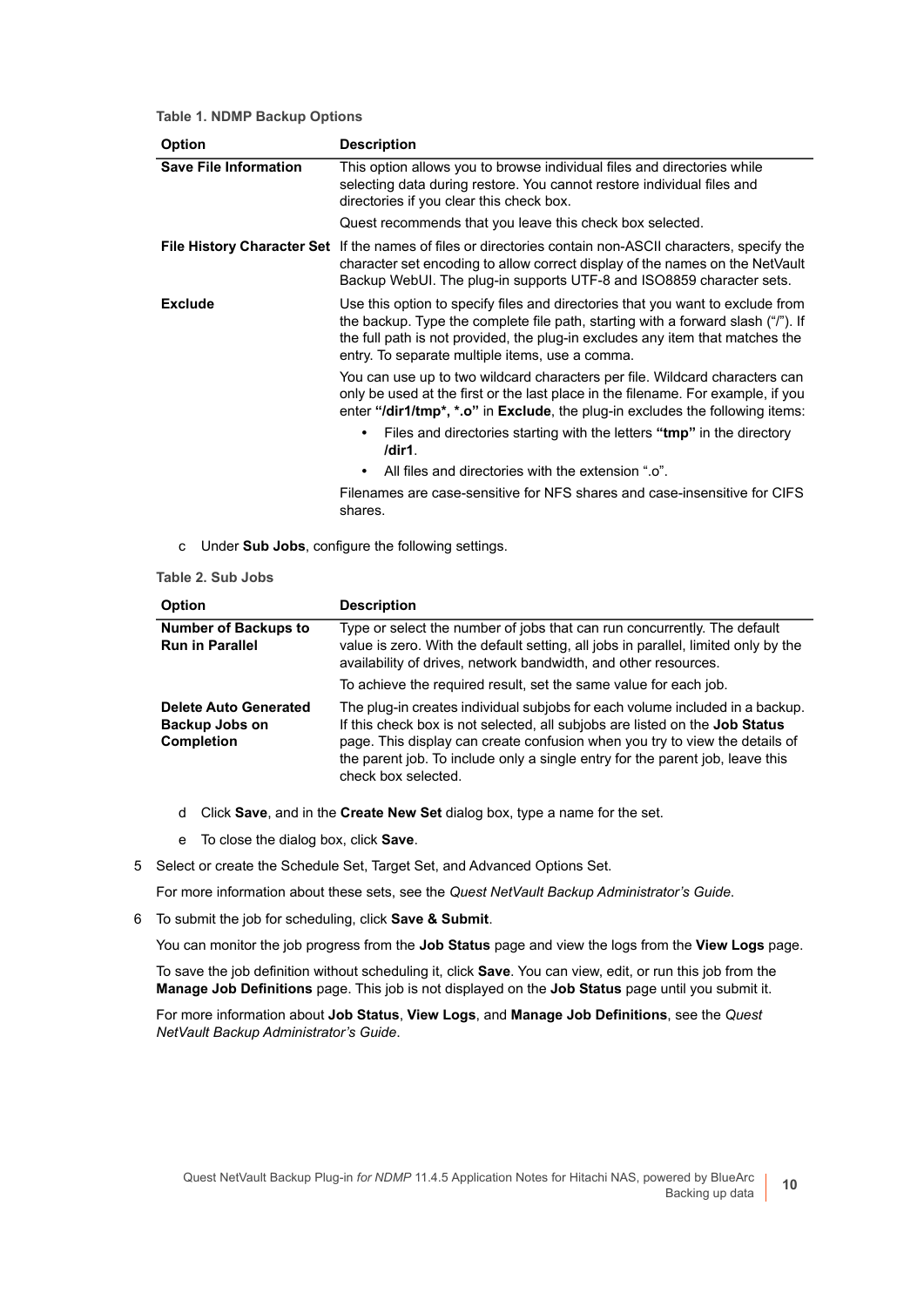# <span id="page-10-0"></span>**Backing up data using the Image Backup method**

1 In the Navigation pane, click **Create Backup Job**.

 $-$  or  $-$ 

In the Navigation pane, click **Guided Configuration**, and then on the **NetVault Configuration Wizard** page, click **Create Backup Jobs**.

2 In **Job Name**, specify a name for the job.

Assign a descriptive name that lets you easily identify the job for monitoring its progress or restoring data. The job name can contain alphanumeric and nonalphanumeric characters, but it cannot contain non-Latin characters. There is no length restriction. However, a maximum of 40 characters is recommended on all platforms.

- 3 In the **Selections** list, select an existing Backup Selection Set, or complete the following steps to create a set.
	- a Next to the **Selections** list, click **Create New**.
	- b On the **NetVault Backup Selections** page, open the NetVault Backup Server, and then open **NDMP Client**.
	- c To display the **Volumes** node, open the applicable filer in the list of added servers.
	- d Select the data that you want to back up.

The volume names are displayed in the following format:

/\_\_VOLUME\_\_/xxxx

#### **Example:**

/\_\_VOLUME\_\_/FS01

- e Click **Save**, and in the **Create New Set** dialog box, type a name for the set.
	- **NOTE:** A set name can contain alphanumeric and nonalphanumeric characters, but it cannot ÷ contain non-Latin characters. On Linux OS, the names can have a maximum of 200 characters. On Windows OS, there is no length restriction. However, a maximum of 40 characters is recommended on all platforms.
- f To close the dialog box, click **Save**.
- 4 In the **Plugin Options** list, select an existing Backup Options Set, or complete the following steps to create a set.
	- a Next to the **Plugin Options** list, click **Create New**.
	- b Configure the **Sub Jobs** settings.
		- For more information, see [Sub Jobs](#page-9-0).
	- c Click **Save**, and in the **Create New Set** dialog box, type a name for the set.
	- d To close the dialog box, click **Save**.
- <span id="page-10-1"></span>5 Select or create the Schedule Set, Target Set, and Advanced Options Set.

For more information about these sets, see the *Quest NetVault Backup Administrator's Guide*.

<span id="page-10-2"></span>6 To submit the job for scheduling, click **Save & Submit**.

You can monitor the job progress from the **Job Status** page and view the logs from the **View Logs** page.

To save the job definition without scheduling it, click **Save**. You can view, edit, or run this job from the **Manage Job Definitions** page. This job is not displayed on the **Job Status** page until you submit it.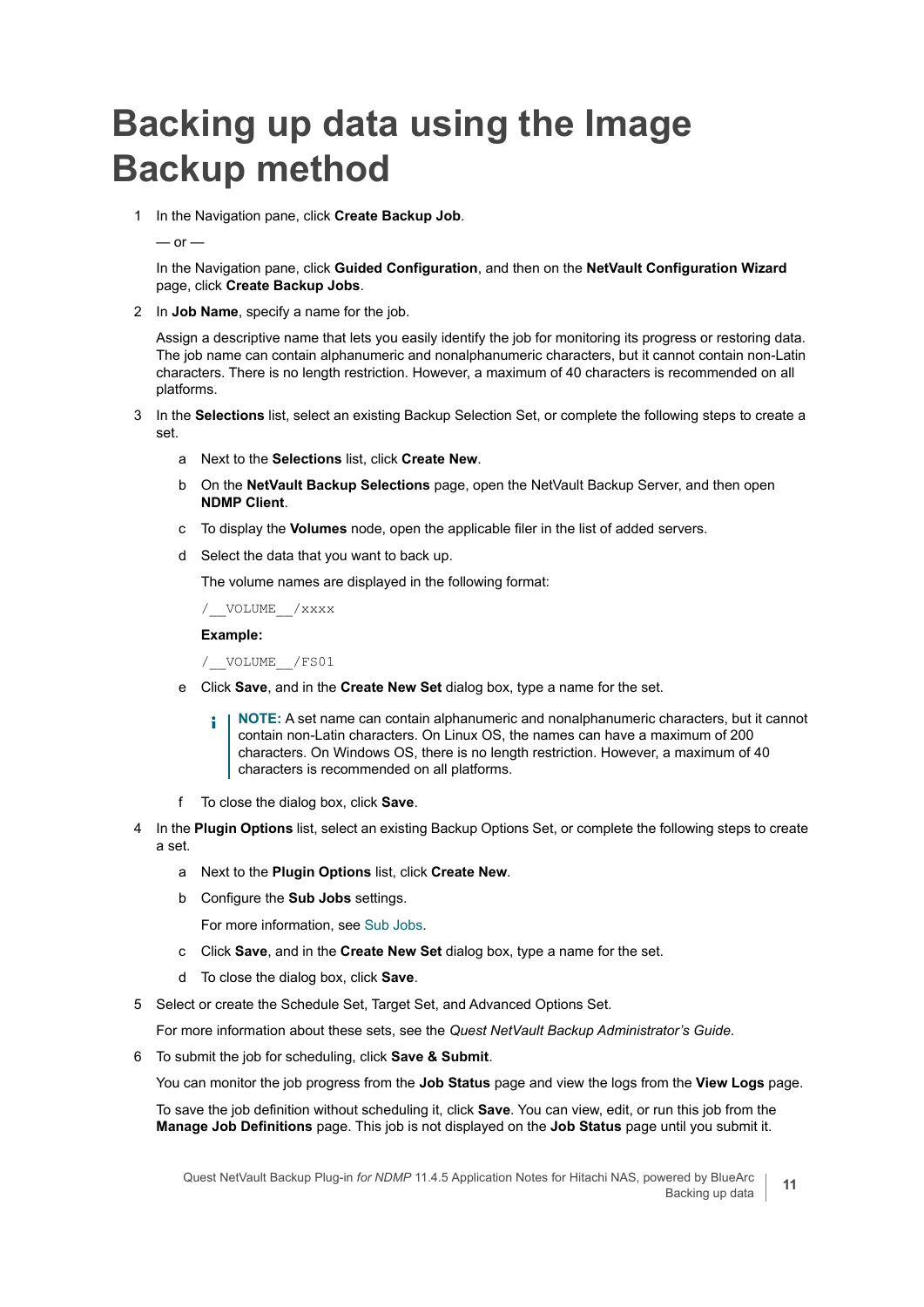For more information about **Job Status**, **View Logs**, and **Manage Job Definitions**, see the *Quest NetVault Backup Administrator's Guide*.

### <span id="page-11-0"></span>**Backing up individual data paths using the Dump Backup method**

1 In the Navigation pane, click **Create Backup Job**.

 $-$  or  $-$ 

In the Navigation pane, click **Guided Configuration**, and then on the **NetVault Configuration Wizard** page, click **Create Backup Jobs**.

2 In **Job Name**, specify a name for the job.

Assign a descriptive name that lets you easily identify the job for monitoring its progress or restoring data. The job name can contain alphanumeric and nonalphanumeric characters, but it cannot contain non-Latin characters. There is no length restriction. However, a maximum of 40 characters is recommended on all platforms.

- 3 Next to the **Selections** list, click **Create New**.
- 4 On the **NetVault Backup Selections** page, open the NetVault Backup Server, and then open **NDMP Client**.
- 5 Select the applicable filer, and in the **Actions** list, click **Enter Backup Path**.
- 6 In the **NDMP Backup Request** dialog box, configure the **Directory** option.

Specify the volume or the complete path to the directory that you want to back up. Use the following format to specify the backup path:

/*<file system>*/*<parentDirectory>*/*<subdirectory>*

#### **Example:**

FS08/testdata\_fs08/data

7 Set the **Dump Level** and the remaining backup options.

For more information, see [NDMP Backup Options](#page-8-1).

- 8 To save the settings, click **OK**.
- 9 Complete [Step 5](#page-9-1) and [Step 6](#page-9-2) in [Backing up data using the Dump Backup method](#page-8-0).

### <span id="page-11-1"></span>**Backing up individual data paths using the Image Backup method**

1 In the Navigation pane, click **Create Backup Job**.

 $-$  or  $-$ 

In the Navigation pane, click **Guided Configuration**, and then on the **NetVault Configuration Wizard** page, click **Create Backup Jobs**.

2 In **Job Name**, specify a name for the job.

Assign a descriptive name that lets you easily identify the job for monitoring its progress or restoring data. The job name can contain alphanumeric and nonalphanumeric characters, but it cannot contain non-Latin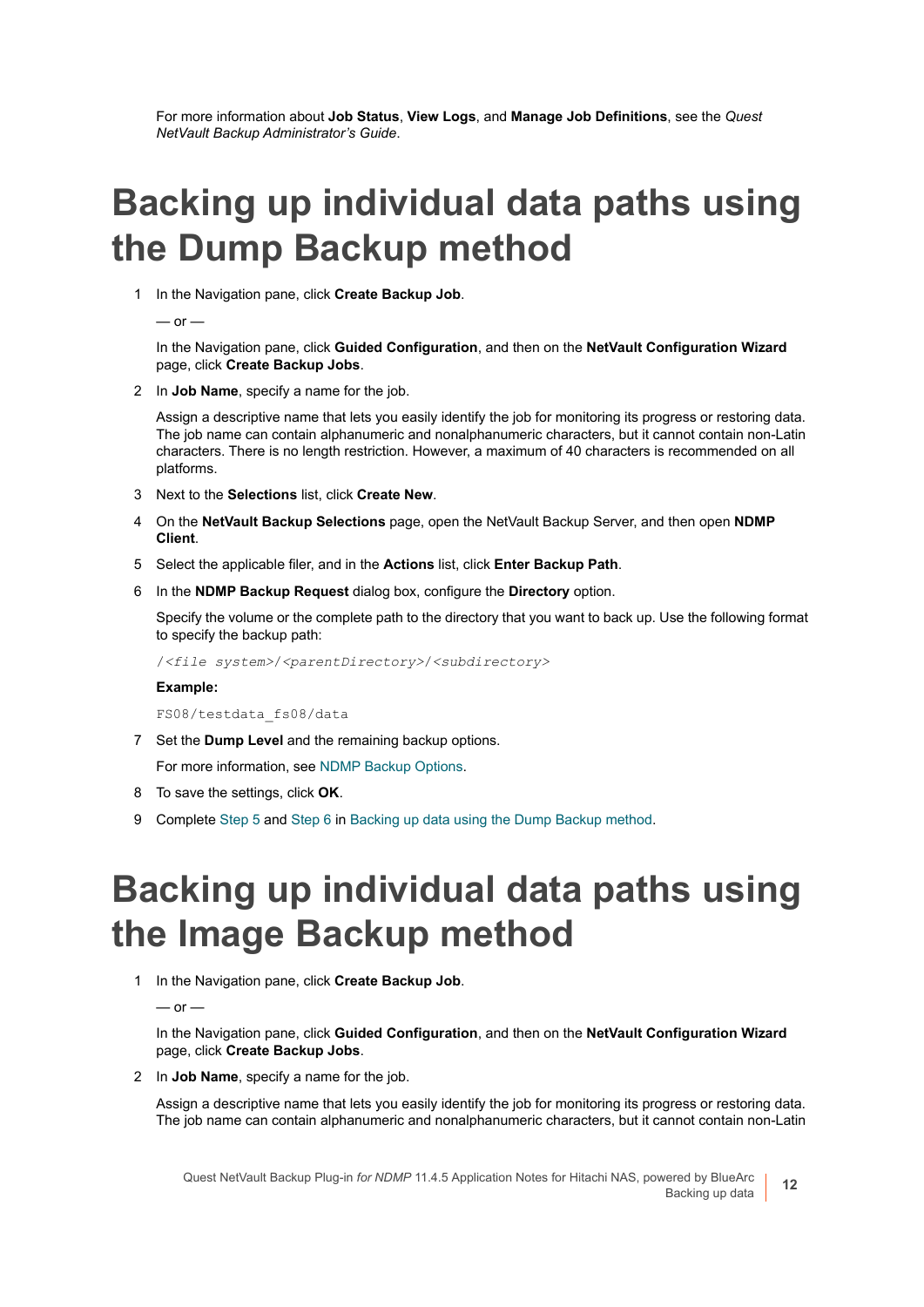characters. There is no length restriction. However, a maximum of 40 characters is recommended on all platforms.

- 3 Next to the **Selections** list, click **Create New**.
- 4 On the **NetVault Backup Selections** page, open the NetVault Backup Server, and then open **NDMP Client**.
- 5 Select the applicable filer, and in the **Actions** list, click **Enter Backup Path**.
- 6 In the **NDMP Backup Request** dialog box, specify the backup path in the **Directory** box.

Specify the file system-level backup path in the following format:

/\_\_VOLUME\_\_/*<file system>*

#### **Example:**

/\_\_VOLUME\_\_/FS08

- **i** | NOTE: This method cannot be used to back up individual files and directories.
- 7 To save the settings, click **OK**.
- 8 Complete [Step 5](#page-10-1) and [Step 6](#page-10-2) in [Backing up data using the Image Backup method.](#page-10-0)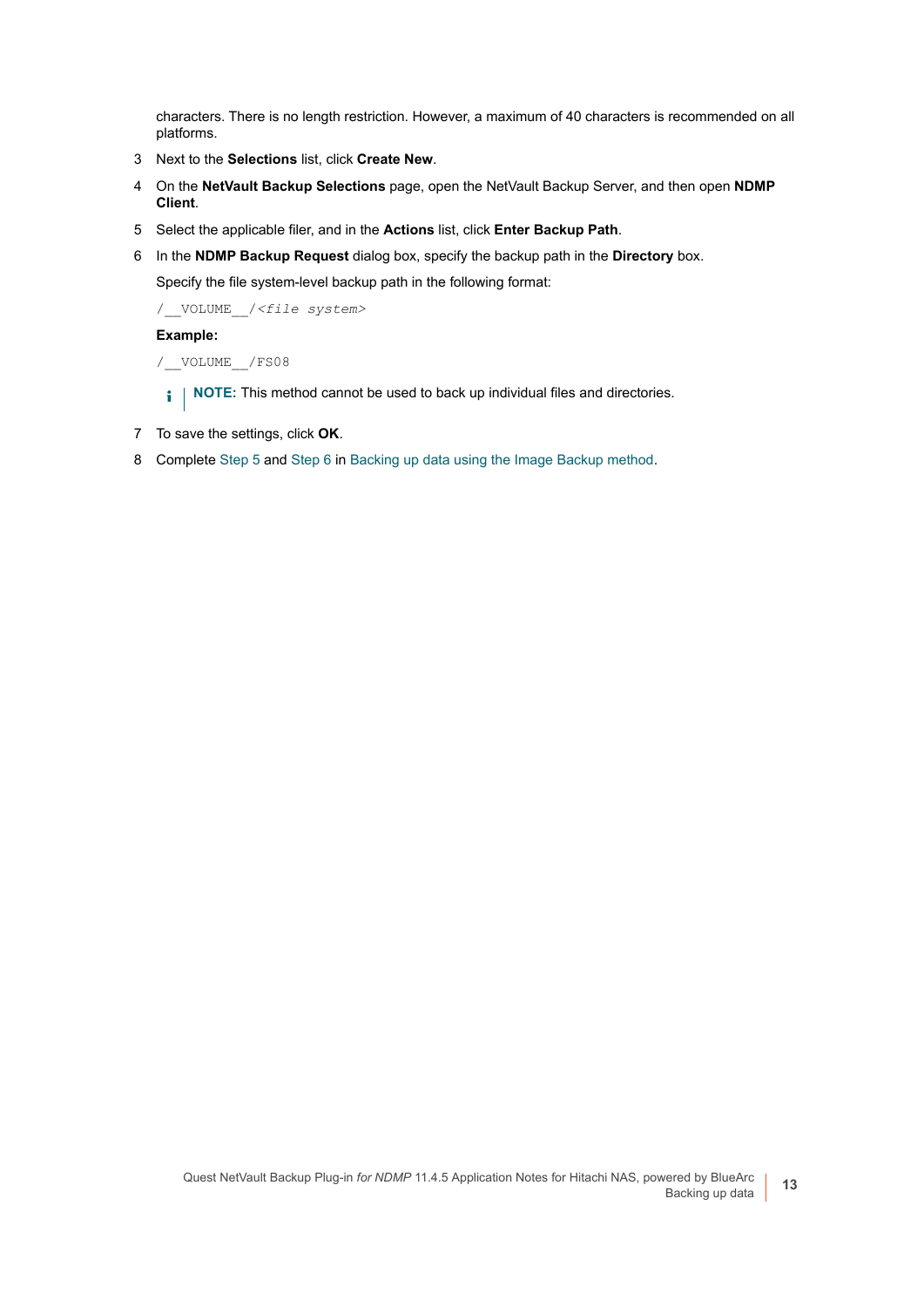# **Restoring data**

- <span id="page-13-0"></span>**•** [Restoring Dump Backups using the plug-in](#page-13-1)
- **•** [Restoring Incremental Backups](#page-15-0)
- **•** [Renaming or relocating data](#page-16-0)
- **•** [Restoring data to an alternate filer](#page-16-1)
- **•** [Restoring Image Backups using the plug-in](#page-17-0)
- **•** [Searching for files in savesets](#page-18-0)
- **•** [Viewing media list](#page-18-1)

# <span id="page-13-1"></span>**Restoring Dump Backups using the plug-in**

<span id="page-13-2"></span>1 In the Navigation pane, click **Create Restore Job**.

On the **Create Restore Job — Choose Saveset** page, the saveset table provides a list of available savesets.

The table shows the saveset name (Job Title and Saveset ID), creation date and time, saveset size, and saveset status. The saveset status is indicated using the following icons.

| <b>Icon</b> | <b>Description</b>                                      |
|-------------|---------------------------------------------------------|
|             | Saveset is online (all segments are online).            |
|             | Saveset is partially online (some segments are online). |
|             | Saveset is offline (all segments are offline).          |

The saveset list is sorted by creation date (newest to oldest). You can sort the list by one or more columns, as required. The arrowhead next to the column name indicates the sort order.

2 To filter the saveset list, use the following filter options.

| <b>Filter</b>      | <b>Description</b>                                                                     |  |  |
|--------------------|----------------------------------------------------------------------------------------|--|--|
| <b>Client</b>      | Displays savesets created for particular clients. The default selection is Any.        |  |  |
|                    | To use this filter, click the <b>Client</b> box.                                       |  |  |
|                    | In the Choose Client dialog box, select the clients.<br>2                              |  |  |
|                    | To close the dialog box, click <b>OK</b> .<br>3                                        |  |  |
| <b>Plugin Type</b> | Displays savesets created using a particular plug-in. The default selection is<br>Any. |  |  |
|                    | To use this filter, click the <b>Plugin Type</b> box.                                  |  |  |
|                    | In the list, select the plug-in.<br>2                                                  |  |  |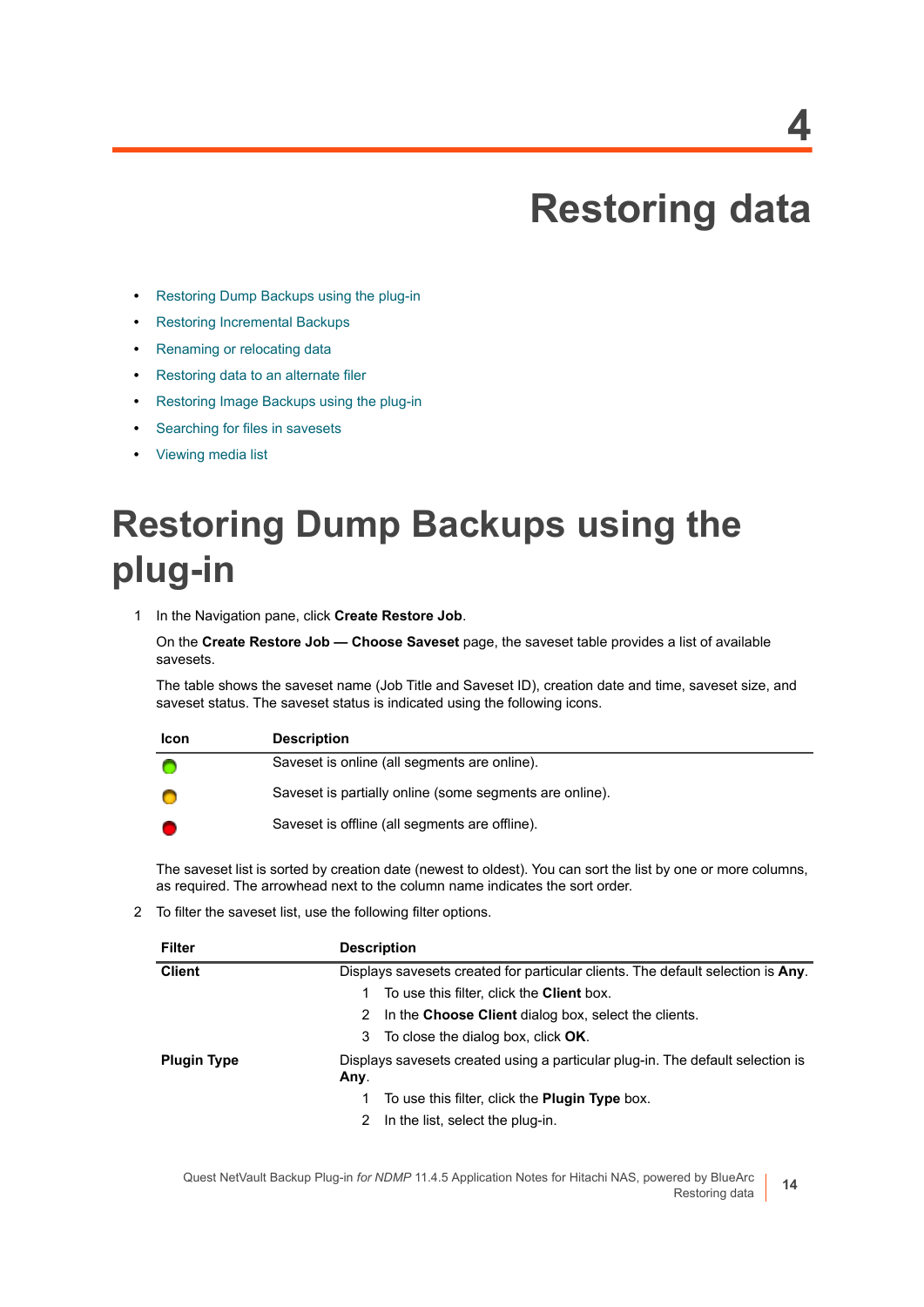| <b>Filter</b> | <b>Description</b>                                                                                    |  |  |
|---------------|-------------------------------------------------------------------------------------------------------|--|--|
| <b>Date</b>   | Displays savesets created during a specified period. The default selection is                         |  |  |
|               | Any.                                                                                                  |  |  |
|               | To use this filter, click the <b>Date</b> box.                                                        |  |  |
|               | In the list, select the option that you want to use.<br>2                                             |  |  |
|               | The available options are Last 24 hours, Last Week, Last Month, Last<br>6 Months, Last Year, and Any. |  |  |
| Job           | Displays savesets created for particular jobs. The default selection is Any.                          |  |  |
|               | To use this filter, click the <b>Job</b> box.                                                         |  |  |
|               | In the Choose Job dialog box, select the jobs.<br>2                                                   |  |  |
|               | To close the dialog box, click <b>OK</b> .<br>3                                                       |  |  |

3 Select the saveset that you want to use, and click **Next**.

When you select a saveset, the following details are displayed in the **Saveset Information** area: job ID number, job title, tag, server name, client name, plug-in name, saveset date and time, retirement setting, Incremental Backup or not, archive or not, and saveset size.

- <span id="page-14-0"></span>4 On the **Create Selection Set** page, select the data that you want to restore:
	- **▪ Restore entire saveset:** Select the root node.
	- **▪ Restore individual files and directories**: Select the target files and directories in the selections tree. The selections tree can only be browsed if the **Save File Information** option was selected during backup.
	- **i** | NOTE: If you omit child-level items after selecting the parent node, the job fails. To perform selective restores, open the parent node, and select each item that you want to restore.
- <span id="page-14-2"></span><span id="page-14-1"></span>5 Click **Edit Plugin Options**, and configure the following settings.

|  |  | Table 3. Restore options |  |
|--|--|--------------------------|--|
|--|--|--------------------------|--|

| <b>Option</b>                        | <b>Description</b>                                                                                                                                                                                                                                                                                                                                                                                                                                                                                                                                                                                                         |  |  |
|--------------------------------------|----------------------------------------------------------------------------------------------------------------------------------------------------------------------------------------------------------------------------------------------------------------------------------------------------------------------------------------------------------------------------------------------------------------------------------------------------------------------------------------------------------------------------------------------------------------------------------------------------------------------------|--|--|
| <b>NDMP Server</b>                   | This option specifies the target filer name. It is only required when you want<br>to restore data to an alternate filer. By default, it is set to the name of the<br>original filer from which the data was backed up. Do not change the NDMP<br>Server while restoring data to the same filer.                                                                                                                                                                                                                                                                                                                            |  |  |
| <b>Direct Access Restore</b><br>Mode | Select the appropriate Direct Access Restore (DAR) mode from the<br>following:                                                                                                                                                                                                                                                                                                                                                                                                                                                                                                                                             |  |  |
|                                      | Use Direct Access Restore if Possible: To perform a direct-access<br>restore if the backup was direct and the mover and data server can<br>complete a direct-access restore, select this option. If these<br>conditions are not met, a nondirect-access restore is performed.<br>Use Direct Access Restore by Recovering Individual Files: To<br>$\bullet$<br>restore a directory and its file contents, select this option. When you<br>use this option, empty directories in the saveset are ignored.<br>You must select this option if any item was omitted during data<br>selection; otherwise, the restore job fails. |  |  |
|                                      | <b>Only Do Direct Access Restore:</b> To force a direct-access restore,<br>select this option. It can be only used if the backup was direct and the<br>mover and data server can complete a direct-access restore;<br>otherwise the restore job fails.                                                                                                                                                                                                                                                                                                                                                                     |  |  |
|                                      | Never Do Direct Access Restore: To perform a standard nondirect-<br>$\bullet$<br>access restore, select this option.                                                                                                                                                                                                                                                                                                                                                                                                                                                                                                       |  |  |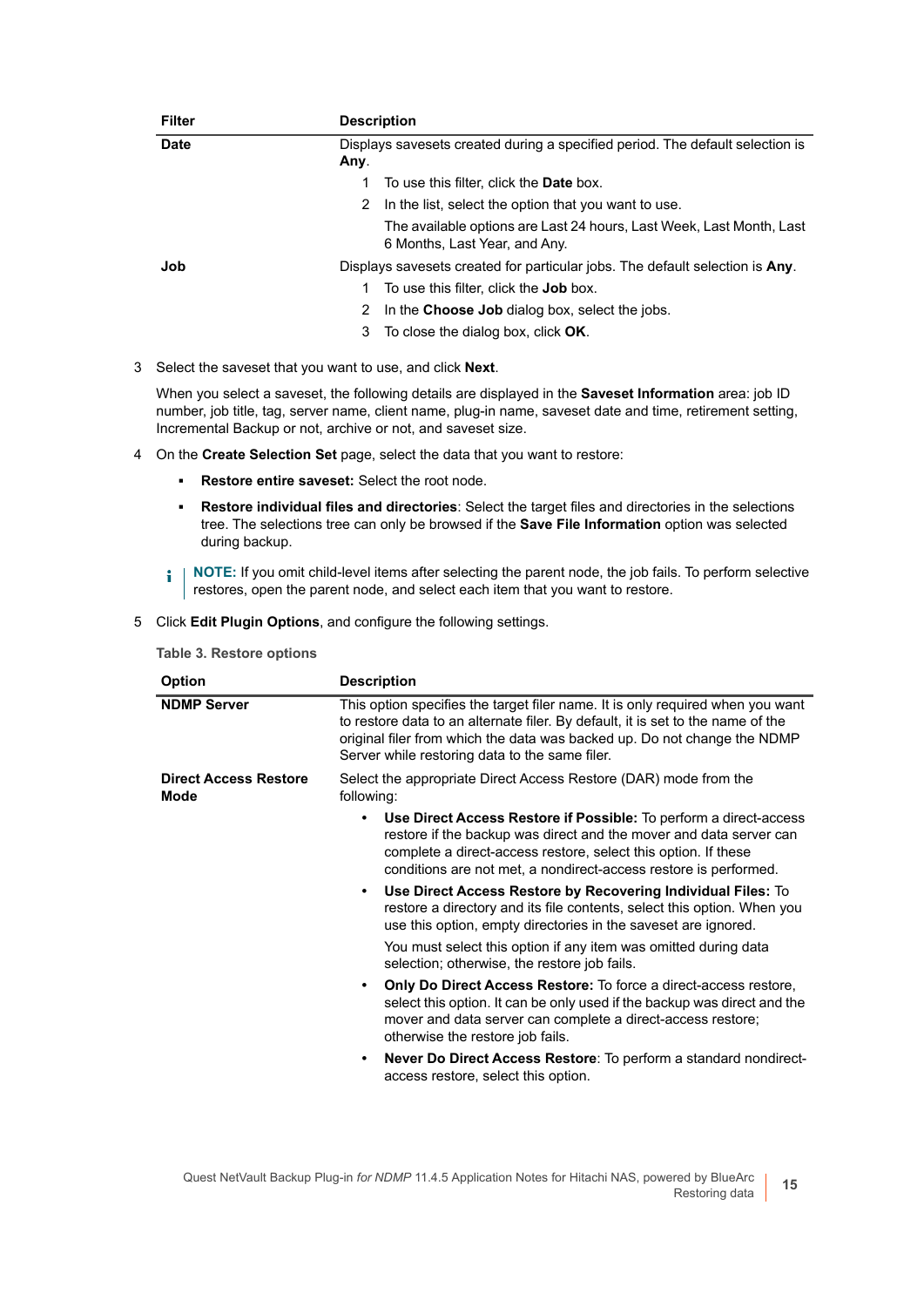#### **IMPORTANT:**  i

- **•** When individual files are selected for DAR, their parent-level directory permissions are not restored.
- **•** When running DAR, NetVault Backup organizes the restore requests into groups of 1024 files at a time. When a restore job consists of more than 1024 total files, multiple restore requests are issued. So, multiple log entries are displayed for the job.
- <span id="page-15-2"></span>6 To save the settings, click **OK**, and then click **Next**.
- 7 In **Job Name**, specify a name for the job.

Assign a descriptive name that lets you easily identify the job for monitoring its progress. The job name can contain alphanumeric and nonalphanumeric characters, but it cannot contain non-Latin characters. There is no length restriction. However, a maximum of 40 characters is recommended on all platforms

In the **Target Client** list, the client from which data was backed up is selected by default. Do *not* change this setting.

8 Select or create the Schedule Set, Restore Source Set, and Advanced Options Set.

For more information about these sets, see the *Quest NetVault Backup Administrator's Guide*.

<span id="page-15-1"></span>9 To submit the job for scheduling, click **Submit**.

You can monitor the job progress from the **Job Status** page and view the logs from the **View Logs** page. For more information about these functions, see the *Quest NetVault Backup Administrator's Guide*.

### <span id="page-15-0"></span>**Restoring Incremental Backups**

The incremental restores build on each other. To restore an Incremental Backup, you must have all the backups from Level-0 through the last backup in the backup sequence that you want to restore.

1 Restore the Full or Level 0 Backup.

For more information, see [Restoring Dump Backups using the plug-in](#page-13-1).

2 Restore each Incremental Backup in the backup sequence, starting with the lowest-level backup and going to the last backup that you want to restore (that is, in the same order in which they were created).

For each dump level, follow the steps outlined in [Restoring Dump Backups using the plug-in](#page-13-1).

**IMPORTANT:** All NDMP backups are effectively snapshots of the volume. When you restore a dump backup f in an increment series, it restores all the data in the saveset. At the same time, it deletes the files present on the filer, but not available in that saveset. Thus, it reconstructs the subtree as it was at the time of backup.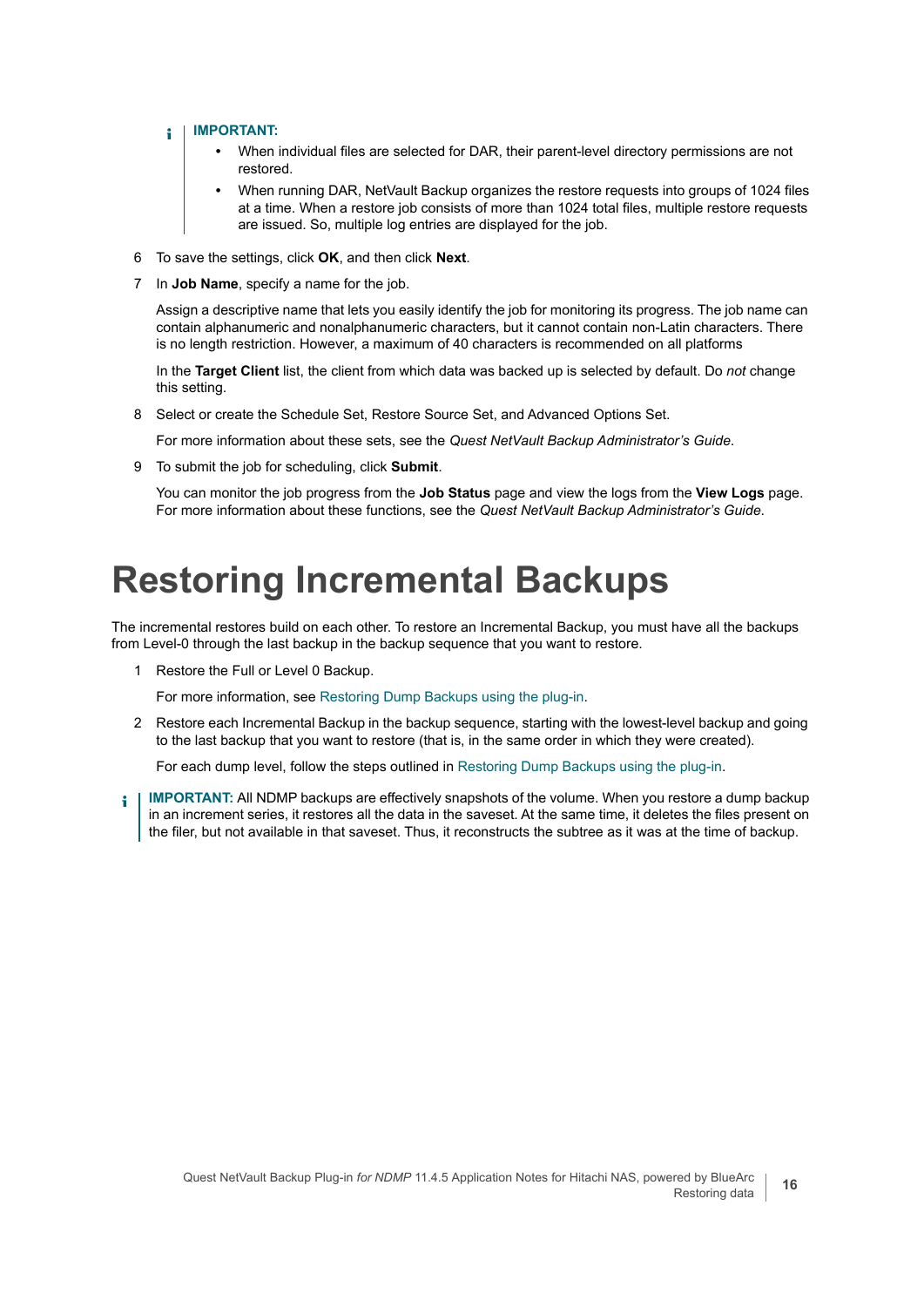# <span id="page-16-0"></span>**Renaming or relocating data**

When restoring a backup, you can rename the directories to create a copy of the data instead of overwriting of the existing versions. You can also relocate the data to a different volume. This procedure can be useful if the original volume is down or if you are dealing with limited bandwidth or capacity.

**i** | NOTE: This feature is only available to savesets that were created with the **Save File Information** option.

#### *To rename or relocate data during restore:*

- 1 Complete [Step 1](#page-13-2) through [Step 4](#page-14-0) in [Restoring Dump Backups using the plug-in](#page-13-1)
- <span id="page-16-4"></span>2 Select the volume that you want to rename, and in the **Actions** list, click **Rename**.
- <span id="page-16-5"></span>3 In the **Restore Rename** dialog box, provide the following information.
	- **▪** To rename a file or directory, type the new name.
	- **▪** To relocate the item to a different volume, type the volume name. You can also rename while relocating by specifying a new path. The volume to which you are relocating must exist on the filer.

Click **OK** to close the dialog box.

After you close the dialog box, the plug-in updates the corresponding node in the selections tree to display the new name and location for the file or directory.

4 Complete [Step 5](#page-14-1) through [Step 9](#page-15-1) in [Restoring Dump Backups using the plug-in](#page-13-1).

### <span id="page-16-1"></span>**Restoring data to an alternate filer**

To relocate a backup to an alternate filer, use the following procedure. This procedure can be useful during a server migration or disaster recovery operation.

### <span id="page-16-2"></span>**Prerequisites**

Before you start the restore procedure, add the target filer to the plug-in. For more information, see the *Quest NetVault Backup Plug-in for NDMP User's Guide*.

### <span id="page-16-3"></span>**Restore procedure**

- 1 Complete [Step 1](#page-13-2) through [Step 4](#page-14-0) in [Restoring Dump Backups using the plug-in](#page-13-1).
- 2 To rename or relocate data during restore, complete [Step 2](#page-16-4) and [Step 3](#page-16-5) in [Renaming or relocating data.](#page-16-0)
- 3 Click **Edit Plugin Options**, and in the **NDMP Server box**, type the name of the target filer.
- 4 Select the appropriate DAR method.

For more information about the available options, see [Restore options](#page-14-2).

5 Complete [Step 6](#page-15-2) through [Step 9](#page-15-1) in [Restoring Dump Backups using the plug-in](#page-13-1).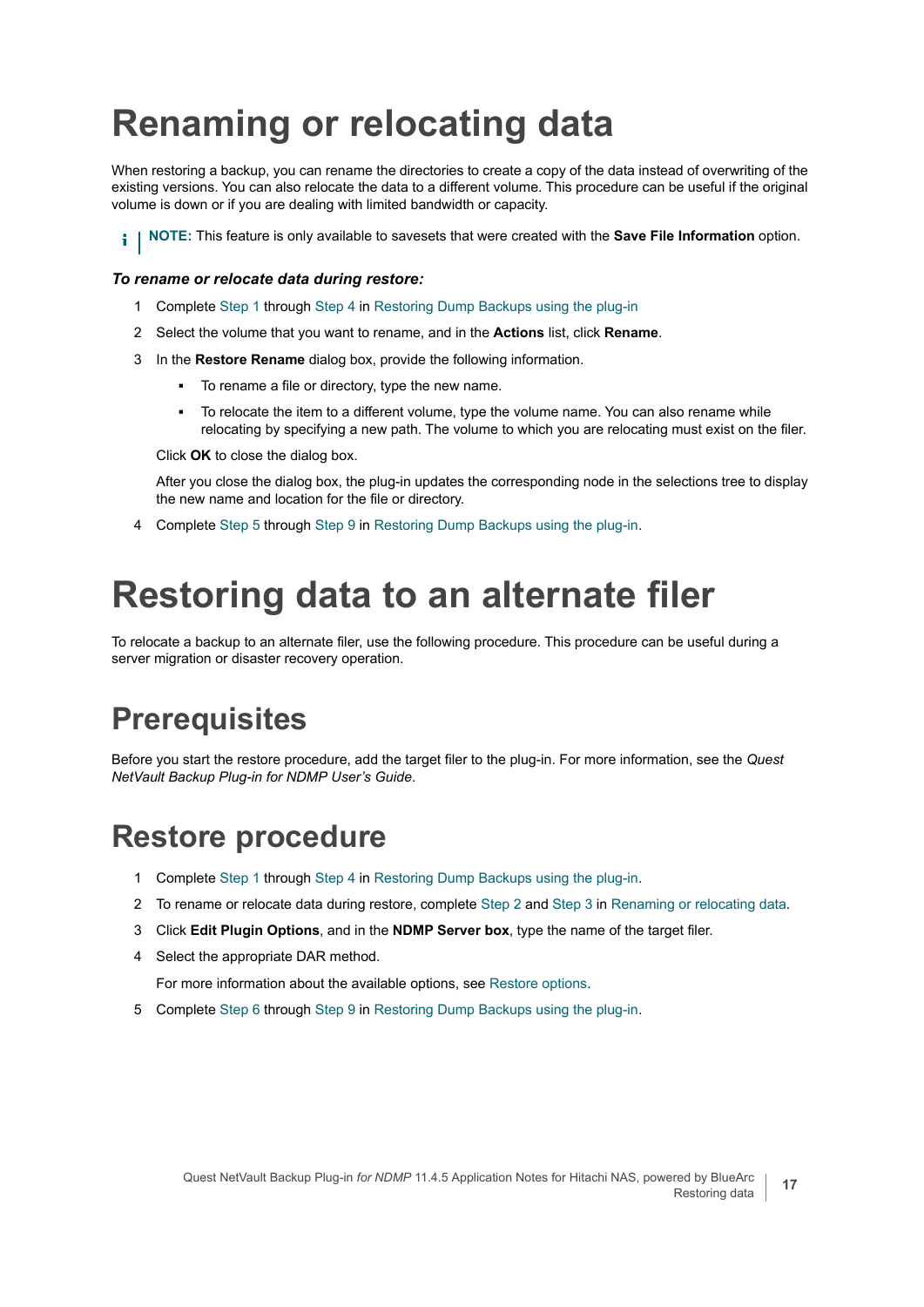# <span id="page-17-0"></span>**Restoring Image Backups using the plug-in**

- **IMPORTANT:** All command-line references are illustrated as examples only. For more information, see the ì Hitachi NAS Support resources.
	- 1 Unmount the target file system before submitting the restore job.

#### **Example:**

unmount *<file system>*

2 Prepare the target file system for full image recovery.

This step deletes all data on the file system. In this mode, the file system cannot be accessed by network clients (CIFS/NFS).

#### **Example:**

Filesystem-prepare-for-ndmp-image-recovery --full --confirm *<file system>*

3 Mount the file system so that file system can be accessed for restore.

#### **Example:**

mount *<file system>*

- 4 On the NetVault Backup Server, start the WebUI.
- 5 In the Navigation pane, click **Create Restore Job**.
- 6 In the saveset table, select the applicable item, and click **Next**.
- 7 On the **Create Selection Set** page, select the data that you want to restore. Click **Next**.
- 8 In **Job Name**, specify a name for the job.

Assign a descriptive name that lets you easily identify the job for monitoring its progress. The job name can contain alphanumeric and nonalphanumeric characters, but it cannot contain non-Latin characters. There is no length restriction. However, a maximum of 40 characters is recommended on all platforms

In the **Target Client** list, the client from which data was backed up is selected by default. Do *not* change this setting.

9 Select or create the Schedule Set, Restore Source Set, and Advanced Options Set.

For more information about these sets, see the *Quest NetVault Backup Administrator's Guide*.

10 To submit the job for scheduling, click **Submit**.

You can monitor the job progress from the **Job Status** page and view the logs from the **View Logs** page. For more information about these functions, see the *Quest NetVault Backup Administrator's Guide*.

11 When the data recovery completes, unmount the file system.

#### **Example:**

unmount *<file system>*

12 Revert the file system to a working system.

The file system is now accessible to all network clients (CIFS/NFS).

#### **Example:**

```
Filesystem-revert-after-ndmp-image-recovery <file system>
```
13 Mount the file system.

#### **Example:**

mount *<file system>*

Quest NetVault Backup Plug-in *for NDMP* 11.4.5 Application Notes for Hitachi NAS, powered by BlueArc Restoring data **<sup>18</sup>**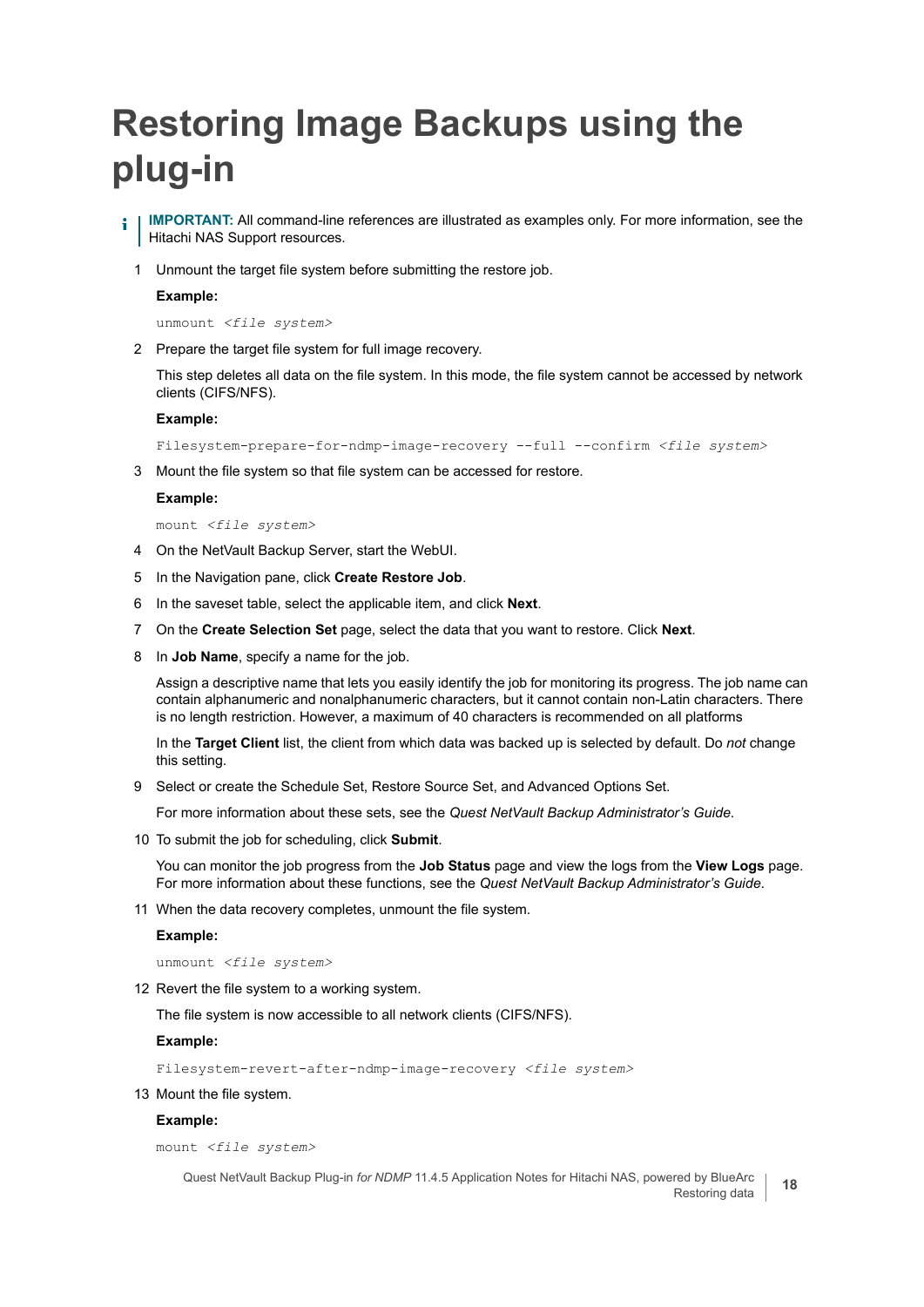# <span id="page-18-0"></span>**Searching for files in savesets**

The **Search** option on the **Create Restore Job — Choose Saveset** page allows you to find specific files or data items without opening any savesets or browsing through their contents. You can use filenames or regular expressions to find the data items that you want to restore.

- 1 On the **Create Restore Job Choose Saveset** page, click **Search**.
- 2 In the **Search for files in savesets** dialog box, configure the following options:
	- **Search String:** Type the search string.
	- **▪ Regular expression search:** To use POSIX (Portable Operating System Interface for Unix) regular expressions in the **Search String** box, select this check box.
	- **▪ Case sensitive:** To perform a case-sensitive search, select this check box.
- 3 Click **Search**.

On the **Search Results** page, you can view the savesets that contain the specified files or data items.

4 Select the items you want to restore, and click **Next**.

You can only restore items from one saveset.

5 Complete [Step 5](#page-14-1) through [Step 9](#page-15-1) in [Restoring Dump Backups using the plug-in](#page-13-1).

### <span id="page-18-1"></span>**Viewing media list**

The **Media List** option on the **Create Restore Job — Choose Saveset** page lets you view information about the media items used to store a backup. You can view details about the data segments and index segments for a backup.

- 1 On the **Create Restore Job Choose Saveset** page, select the applicable saveset.
- 2 In the **Saveset Information** area, click **Media List**.

In the dialog box that is displayed, you can view the following details:

- **▪ Backup size:** This area shows the total size of the saveset in number of bytes
- **Data segment table:** This table shows information about the media items that contain the data segments. You can view the following details: media label, media group label, stream ID, starting byte number, ending byte number, and media location
- **Index segment table:** This table shows information about the media items that contain the index segments. You can view the media label and media location.
- 3 To close the dialog box, click **Close**.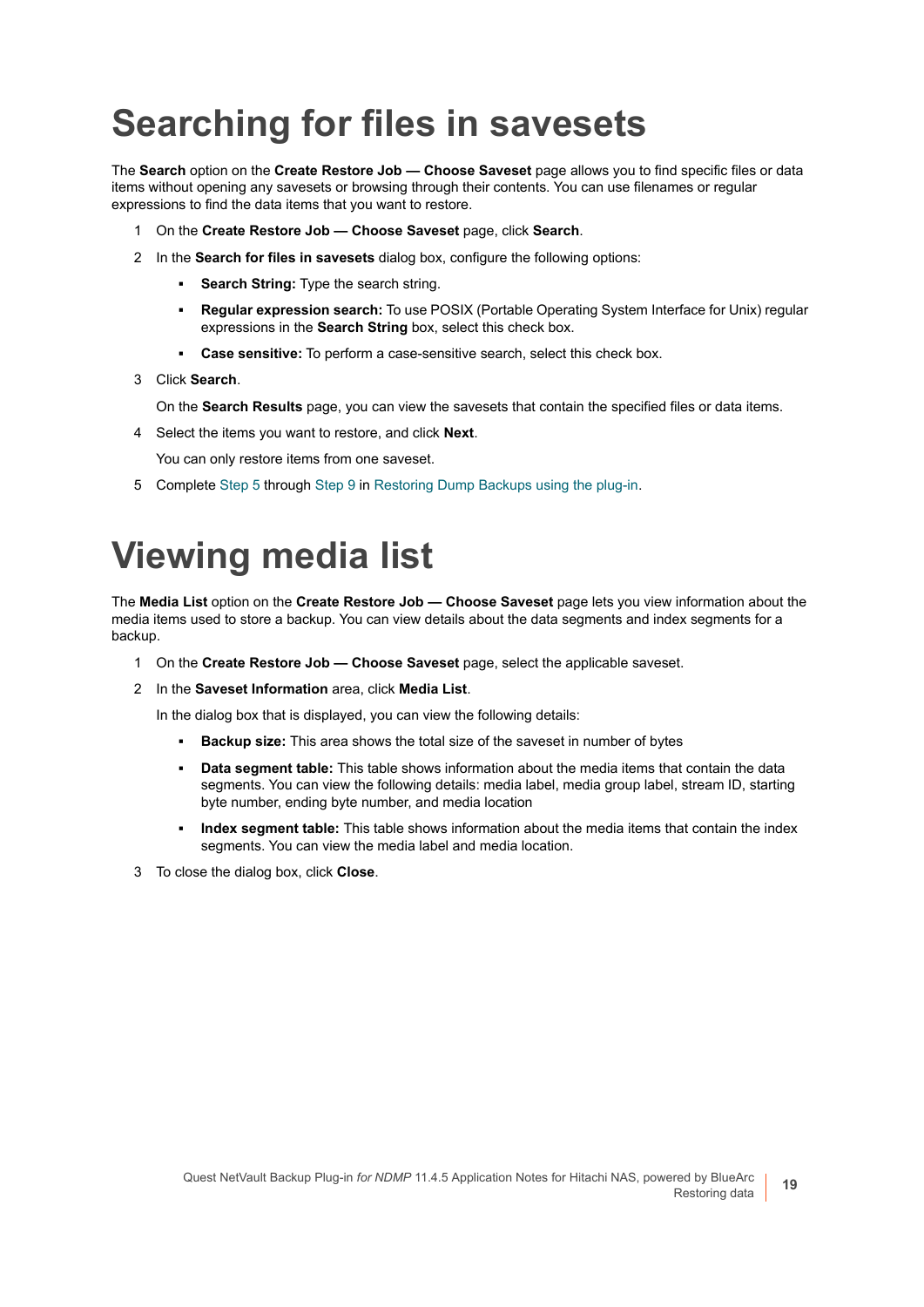**A**

# **Troubleshooting**

<span id="page-19-0"></span>**•** [Common errors](#page-19-1)

### <span id="page-19-1"></span>**Common errors**

The following is a list of some common errors and their solution.

**Table 4. Troubleshooting**

| <b>Description</b>                                                                                                                     | Symptom                                                                                                                                        | <b>Solution</b>                                                                                                                                                                                                                                                                                                                                                                                                                                                       |
|----------------------------------------------------------------------------------------------------------------------------------------|------------------------------------------------------------------------------------------------------------------------------------------------|-----------------------------------------------------------------------------------------------------------------------------------------------------------------------------------------------------------------------------------------------------------------------------------------------------------------------------------------------------------------------------------------------------------------------------------------------------------------------|
| The NetVault Backup Service fails to<br>start on a Windows-based NetVault<br>Backup Server.                                            | <b>Check the Windows Event Viewer</b><br>for the following message:<br>PDT FATAL: lock file<br>"postmaster.pid" already exists                 | NetVault Backup cannot start if the<br>PostgreSQL database that is used<br>to store the system data does not<br>start.<br>To correct this issue, delete the<br>"postmaster.pid" file from the<br>location referenced in the log and<br>restart the NetVault Backup Server.                                                                                                                                                                                            |
| After restarting the machine, the<br>NetVault Backup Service sometimes<br>fails to start on a Windows-based<br>NetVault Backup Server. | <b>Check the Windows Event Viewer</b><br>for the following message:<br>FATAL: could not create any TCP/IP<br>sockets " for a PostgreSQL source | NetVault Backup cannot start if the<br>PostgreSQL database that is used<br>to store the system data does not<br>start.<br>To correct this issue, start the Task<br>Manager, and click Show<br>processes from all users. You can<br>see multiple instances of<br>postgres32.exe running on the<br>system. To remove all instances of<br>postgres32.exe, select any<br>instance of this process, and click<br><b>End Process. Start the NetVault</b><br>Backup Service. |
| The NetVault Backup Service starts,<br>and then stops immediately on a<br>Linux-based machine.                                         | No error messages are displayed.                                                                                                               | This issue can occur if the Postgres<br>service cannot resolve the host<br>name <b>localhost</b> , and fails to start.<br>Check the /etc/hosts file, and if the<br>file does not contain an entry for<br><b>localhost</b> , add the entry.                                                                                                                                                                                                                            |